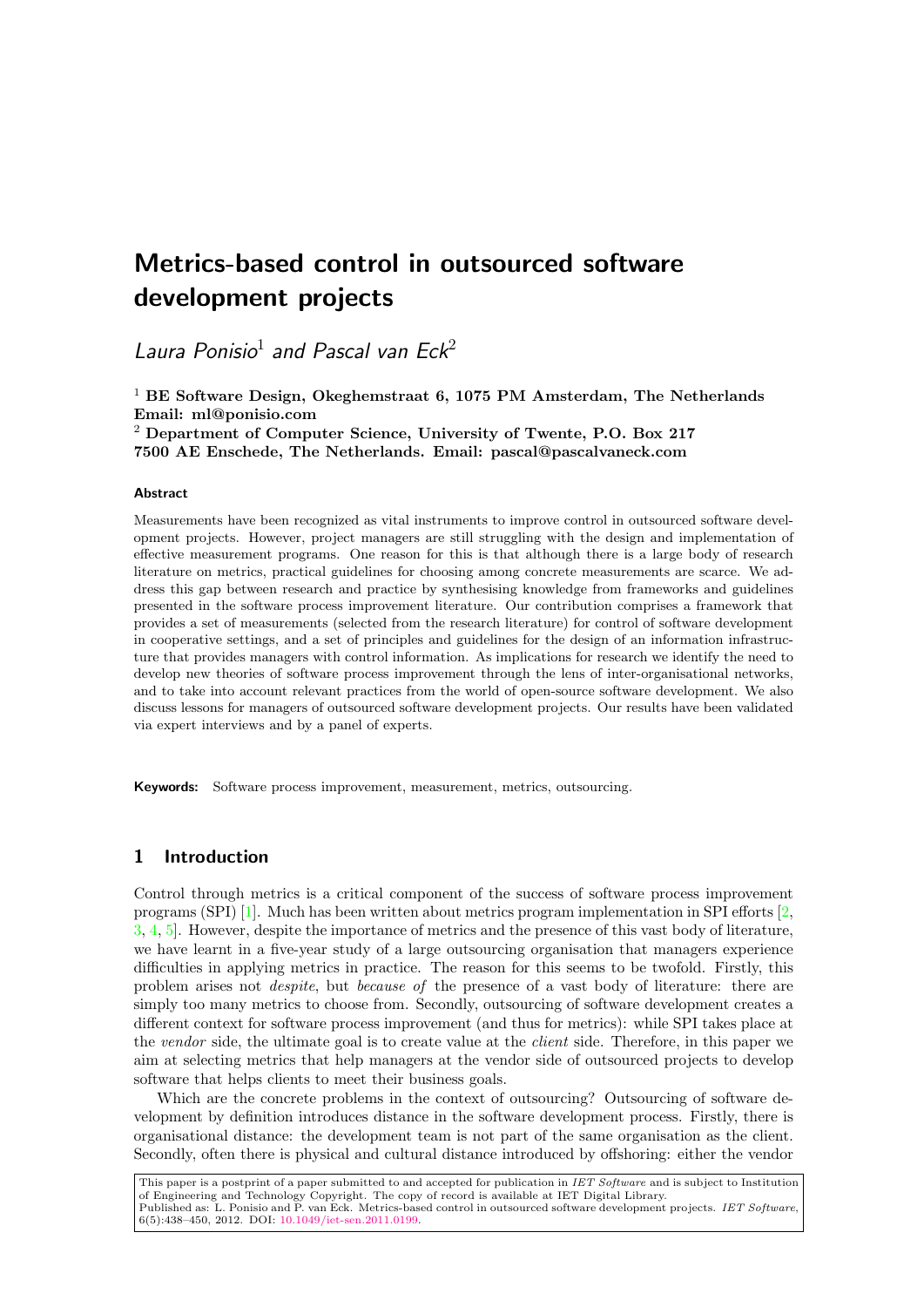is in a different country or continent than the client, or the vendor itself offshores actual development to a subsidiary in a low-cost country. Both types of distance in turn introduce new issues in software development coordination  $[6]$ : lack of adequate timely informal interactions, which presents challenges for coordination, communication (and even trust) in outsourcing organisations. Consequently, managers risk loss of control [\[7\]](#page-17-2) (in the sense of lack of information about what is going on in their projects), especially at the development side.

To address these issues, this study answers the following question: how can managers at the vendor side in outsourcing relations improve control of the software development projects that they are responsible for? To answer this question, we have examined literature to find concrete metrics and implementations, developing a picture of the measurements field through the lens of software process improvement in an outsourcing context. By developing such a picture, we point at implementations in concrete cases in organisations such as IBM and Motorola, we help practitioners to synthesise and reflect on existing work and we contribute to focusing the direction of interest of project managers.

The current paper presents the results of this study in the form of a framework (Section [4\)](#page-7-0) that contains a set of organisational effectiveness measurements and an information infrastructure that collects and distributes principles, lessons learnt and measurement data in software development projects. This framework is distilled from research findings published over the last two decades at the intersection of three different, but related fields: software process improvement (SPI), metrics, and outsourcing. In Section [2,](#page-1-0) we provide the necessary background information about these three fields by discussing how metrics are used to improve control in outsourcing projects. After that, in Section [3,](#page-4-0) we present the research method we followed in our literature survey. Our findings are presented in Section [4.](#page-7-0) Section [5](#page-13-0) discusses implications for research and SPI practice. Finally, Section [6](#page-15-0) reflects on the results of this paper.

## <span id="page-1-0"></span>2 How do project managers control outsourcing projects?

The research reported in this paper took place in the context of a 5-year research project [\[8\]](#page-17-3) in which we observed outsourcing projects at a large outsourcing company that develops software on behalf of customers. Our aim was to discover mechanisms to support managerial decision making during software development processes in these projects. In particular, we were interested in finding how managers deal with software development issues such as complexity and requirements transfer between the customer side and vendor side. By managers we mean project managers at the vendor side who are responsible for realising what the customer ordered. Those people have a variety of titles; we will use 'project manager'. Even though such project managers belong to the vendor side, they are close to the customer side and are in a position to suffer the same lack of control that Lacity et al. [\[7\]](#page-17-2) indicate as a well-known risk in outsourcing. For instance, in the projects we observed the project manager was physically located in the same country as the customers, while the development team was located in Asia.

In this study we described information paths, made coordination issues explicit and derived guidelines for managing outsourcing projects  $(9, 8]$  $(9, 8]$ . We also observed, in line with existing research in the outsourcing domain  $[10, 11]$  $[10, 11]$  $[10, 11]$ , the importance of building congruent client-developer relationships to deliver within time and budget software products that support the client's business goals, and the importance of gathering enough knowledge to solve the business-technical domain cut-off. Boehm and Sullivan [\[12\]](#page-17-7) describe a cut-off between the decision criteria that tends to guide software engineers (technical domain) and the value creation criteria of organisations in which software is developed (business domain).

To maximise value creation, project managers must understand the connections between, on the one hand, technical decisions that shape the solution built at the vendor side and, on the other hand, enterprise-level value for the client. With inadequately understood connections, project managers are unable to make decisions that could significantly increase the value created by software development. Consider software modularity. The ability to meet time-to-market requirements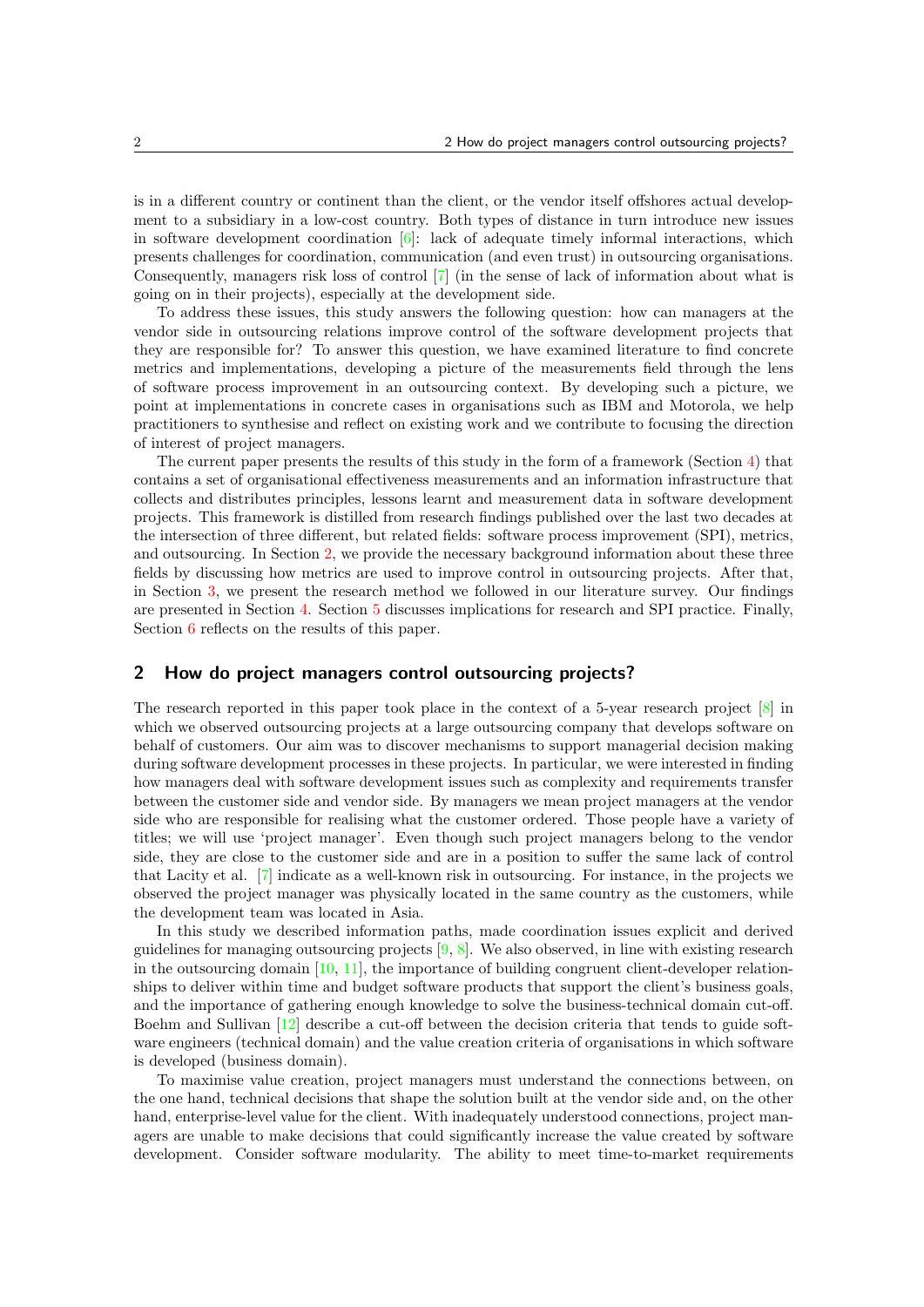depends on having a modular design. An independent-feature-based architectural style helps developers to meet time-to-market requirements because it enables them to abandon unimportant features easily later if time runs out. Acting as boundary objects [\[13,](#page-17-8) [9\]](#page-17-4) between the development team and the customer, project managers in software development strive, thus, to connect technical decisions with value creation criteria (in an attempt to derive the best possible result).

In this context a need appeared over and over again: project managers, sensing lack of control, asked for effective mechanisms to better control software projects, i.e., mechanisms that help them steer the project such that decisions are aligned across strategic, technical and organisational domains. "I need to see what's going on at the other [the development] side." and "Metrics could help us to increase control" were phrases that came up in our interviews. After asking "how are we in control?" [\[8\]](#page-17-3) project managers asked how they could improve control. They were referring to the development projects they execute and are responsible for, and from which they have to realise customer value. This leads us to the following objective for this paper: to find a concrete set of metrics that help project managers to improve control of their software development projects. Thus, we are looking for mechanisms project managers can use to gain knowledge about their projects, for instance about coordination and customer value.

## 2.1 SPI, metrics, and management of IT outsourcing

Metrics have the potential to improve software development processes but the field is heavily populated. There are too many metrics to choose from and project managers do not have time to select appropriate metrics for their projects. Even though the SPI literature is rich in examples of metrics applications and management of IT outsourcing, projects present specific problems that need to be addressed.

## 2.1.1 SPI

The fundamental objective of SPI is to change software development processes in order to achieve improvements in quality and productivity  $[14]$ . The SPI literature is rich in examples of metrics and in principles to apply them [\[15,](#page-17-10) [16,](#page-17-11) [17,](#page-17-12) [4,](#page-16-3) [18,](#page-17-13) [19,](#page-17-14) [20\]](#page-17-15). Already in 1999, Rico had identified more than 487 metrics for software process improvement [\[21\]](#page-17-16). By 2004, Hansen et al. had considered 322 works on software improvement [\[22\]](#page-18-0). Since then, the body of literature has only grown, creating a need for integration to support practitioners.

Firstly, several researchers have attempted to come to a more *integrated body of literature* of SPI [\[23,](#page-18-1) [24,](#page-18-2) [25\]](#page-18-3). Several papers present frameworks or critical evaluations [\[22,](#page-18-0) [26\]](#page-18-4). For instance, in a literature review of contributions to the SPI field, Hansen et al. created a framework categorising contributions as prescriptive, descriptive, or reflective [\[22\]](#page-18-0). The authors conclude that the field is heavily biased towards contributions that tell software professionals how they can carry out software process improvement initiatives (prescriptive contributions). According to this study, much less contributions either report on actual instances of SPI programs in software organisations (descriptive contributions), or set the other contributions in a theoretical context (reflective contributions). In our search for related work, we focussed on descriptive contributions.

Aaen et al. made a survey of the SPI literature and experiences from SPI practice [\[14\]](#page-17-9). Their paper offers a conceptual map of nine key ideas underlying SPI organized in three concerns: management, approaches, and perspectives of the SPI process. Each concern includes ideas associated to it. For instance: organisation, plan and feedback are the SPI ideas corresponding to the concern of management; evolution, norm and commitment are SPI ideas corresponding to approaches; and process, competence and context are the SPI ideas corresponding to perspectives in the SPI process.

Florac, Park and Carleton [\[4\]](#page-16-3) define processes for selecting and defining metrics for process management and improvement. Besides offering a list of technologies and methodologies for changing software processes, they list measurable entities (for instance, people, tools and procedures) and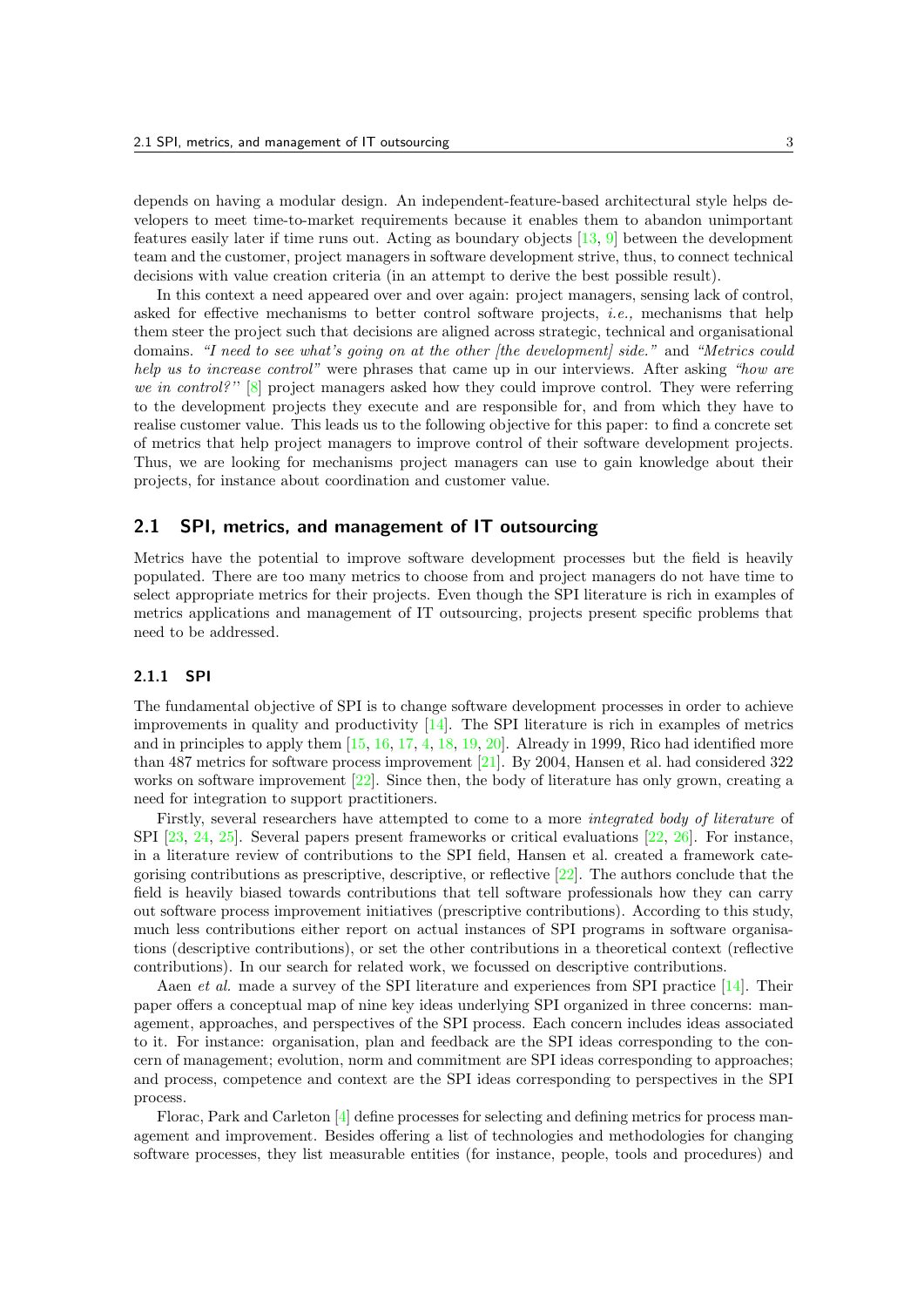their attributes (such as experience, accessibility and coverage, respectively) that can be measured to address, for example, process compliance (compliance measures help managers to understand why a process might not be performing as it should and performance measures address the degree to which a process fulfils its purpose).

Secondly, a number of papers focus on reporting experiences with applications of metrics in organisations. For instance, early research described cases where metrics were applied in practise in leading companies such as Motorola [\[27\]](#page-18-5) and AT&T Bell Laboratories [\[28\]](#page-18-6). More recently, Iversen and Mathiassen presented a case study that analysed an engineering process in which a metrics program was constructed and put into use [\[5\]](#page-17-0). The program's goal was to test the effect of ongoing SPI initiatives within the company Danske Data. These works, and those of the next paragraph, are closely related to our literature review, which we present in Section [3.](#page-4-0)

Thirdly, other papers focussed on studying factors that influence success of SPI programs [\[29,](#page-18-7) [30,](#page-18-8) [31\]](#page-18-9), and (in line with research in the area of software metrics) there is a body of work that emphasizes the need to apply metrics in accordance with company-specific needs. In particular, Iversen and Kautz [\[32\]](#page-18-10) and Kautz [\[33\]](#page-18-11) assert the importance of adapting metrics programs: to be successful, the metrics programs implemented should be defined according to the organisation's specific information needs. Furthermore, while describing examples from practice, Aaen et al. [\[14\]](#page-17-9) illustrate that there is room to implement SPI programs in very different ways and that metrics must be adapted, at the time of implementing them, to the specifics of an organisational environment.

#### 2.1.2 Metrics

The benefits of using metrics in software development are unquestionable: the use of information provided by metrics in decision making leads to higher organizational performance [\[31\]](#page-18-9) and visible results (such as those provided by measurements) are considered critical to success of any improvement plan, keeping participants focussed and motivated [\[1\]](#page-16-0). However, whilst the literature recognizes metrics are an important source of control in software development, project managers still ask "which metrics can I use in my project?", indicating they have time neither to research the best metrics nor to find the best advice to apply them.

There are many metrics, but equally important as the metric is its application. The major problems of metrics are using measurements in isolation, handling uncertainty, combining them with evidence, and gathering and applying measurements that are meaningful  $[14]$ . Having numbers to show does not mean per-se neither that the measurements are relevant and meaningful, nor that they are accurate and reliable. Size is a case in point: "One single measure of size could give a misleading picture of progress and cost" [\[2\]](#page-16-1).

#### 2.1.3 Management of IT outsourcing projects

There is a vast body of literature on IT outsourcing. Lacity, Khan and Willcocks [\[7\]](#page-17-2) review the IT sourcing literature and present, among other results, an overview of determinants of IT outsourcing success. They distinguish between three categories of determinants: determinants related to how the decision to outsource was made, determinants related to characteristics of the outsourcing contract, and determinants related to controlling the relation between customer and vendor. This last category includes issues such as trust, communication, information exchange, and cooperation, which makes explicit that outsourcing involves issues related to the customer-vendor relationship [\[34\]](#page-18-12), socialisation in global software development [\[35\]](#page-18-13) and coordination [\[10,](#page-17-5) [36\]](#page-18-14). For our research, this category is the most relevant.

Also the issue of quality is related to what Lacity et al. call 'relationship governance'. Van Ekris [\[37\]](#page-18-15) claims that not only quality of the final product is important: low customer perception of 'delivery quality' (i.e., quality of the process of delivering that final product in a relationship with the customer) may rule out a supplier for the next project. Thus, a significant problem (of outsourcing) that metrics need to address is the need for effective mechanisms to help managers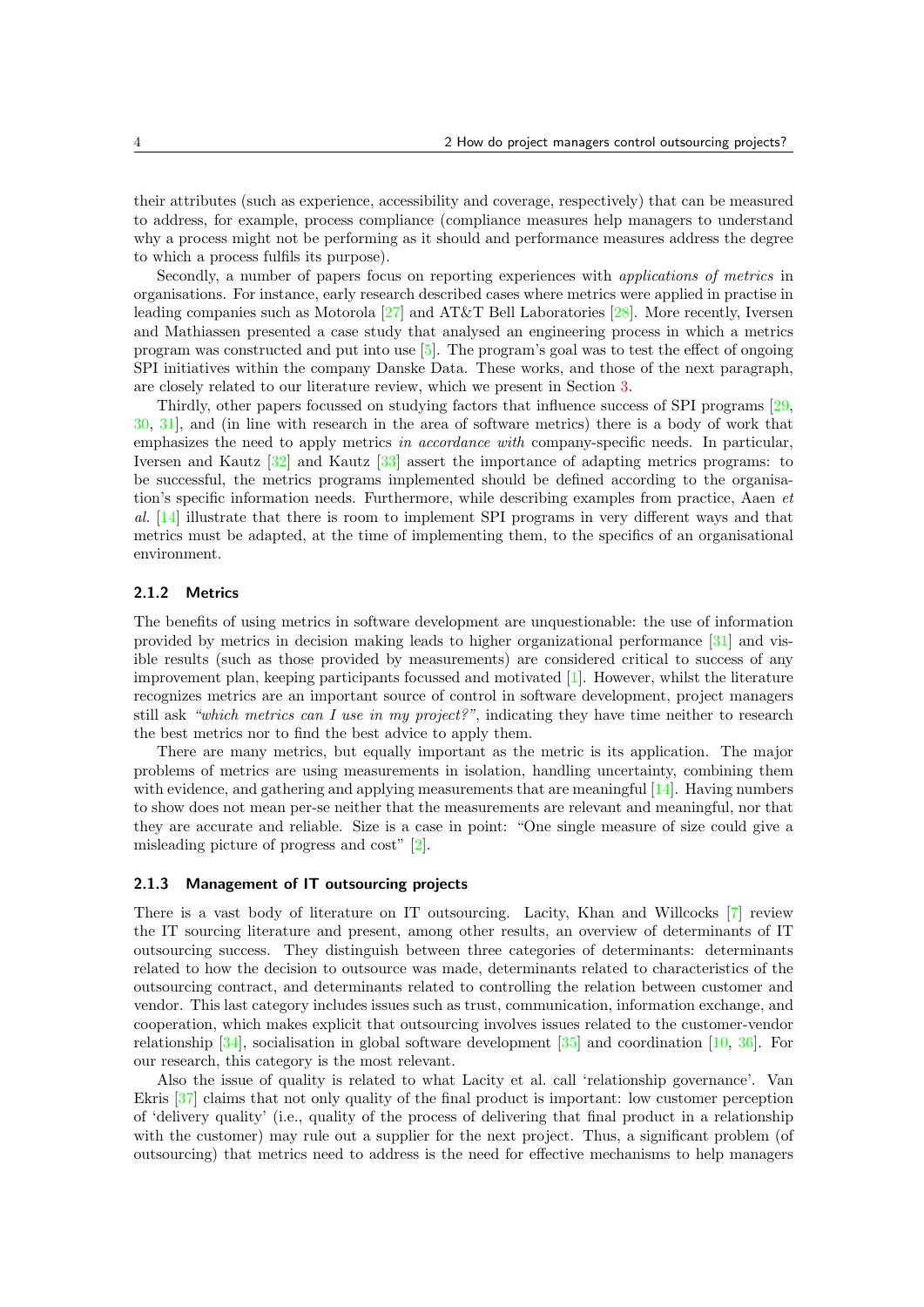to establish a connection between enterprise-level value maximisation (which determines product and delivery quality for the customer and is thus in the business domain) and technical decisions (domain of technology, mostly at the side of the vendor) [\[9\]](#page-17-4).

Gopal and Gosain hypothesised that higher levels of quality-based outcome control are associated with higher levels of software quality [\[38\]](#page-19-0). In an empirical study of 96 projects, the results indicate a significant and positive effect of control on quality. According to that study, activities such as knowledge sharing between the client and vendor teams increased quality because, intending to eliminate gaps in understanding requirements and ensuring clarity of expectations, these activities diminished the cut-off between the decision criteria that tends to guide software engineers and the value creation criteria of organisations in which software is developed [\[12\]](#page-17-7). In other words, they bridged the gap between business and IT domains. Their paper does not address the question of whether and how each of these projects itself chose a set of metrics for control. This question has been addressed by Misra who proposed a top-down framework for selecting outsourcing metrics [\[39\]](#page-19-1). Misra observes that "The whole process of analyzing metrics and selecting them for a particular outsourcing project can be very tedious and time consuming" and proceeds to describe best practices.

All in all, we observe that many concepts and best practices have been proposed. Yet, a major problem remains: it is unclear which metrics to use. In spite of significant research efforts, there is a need for practical findings that help practitioners to know when, how and where to measure, what not to measure to control their projects, and all that in a nutshell.

## <span id="page-4-0"></span>3 Research Method

The research reported in this paper took place in the context of a long-term interpretive research project at a large outsourcing company in the area of IT that we name BIG. BIG is a good example of an IT service provider because it exemplifies most (large) offshore outsourcing development organisations. BIG has offices in many countries, with headquarters in the UK. In the Netherlands, with several thousands of employees, BIG is in the top-ten of IT service providers ranked to number of employees and revenue.

The methodological approach adopted in our research at BIT follows the guidelines of Klein and Myers  $[40]$  and Walsham  $[41, 42]$  $[41, 42]$  $[41, 42]$  on methods for carrying out interpretive case studies. We decided to adopt an interpretive approach because the close involvement it requires increases relevance to practice  $[42]$ , which is one of the points of this particular work. Klein and Myers  $[40]$  demonstrate that case study research can be interpretive and indicate seven principles of interpretive research, which we followed in our case study. According to Klein and Myers, interpretive research attempts to understand phenomena by gaining knowledge of reality through social constructions, documents, tools, and other artefacts. Interpretive research focuses on the complexity of human sensemaking as the situation emerges rather than predefining dependent and independent variables. It is appropriate for our research because our problem consists of gaining knowledge. It helps us, thus, to understand phenomena by interpreting the software development situation as it emerged in practice.

In our research at BIG, we were interested in finding how managers deal with software development issues such as complexity and requirements transfer across domains. The objective was to understand mechanisms that organisations put in place to optimise software development management in outsourcing projects. In particular, we studied documentation of such projects, such as the requirements management plan, and best practices used at BIG. We obtained knowledge about which mechanisms facilitate transfer of the information that managers need when making decisions during software development [\[8\]](#page-17-3).

At BIG, we observed four large offshore outsourcing projects and analysed any mechanism we could observe. The four projects we observed at BIG represent the state and behaviour of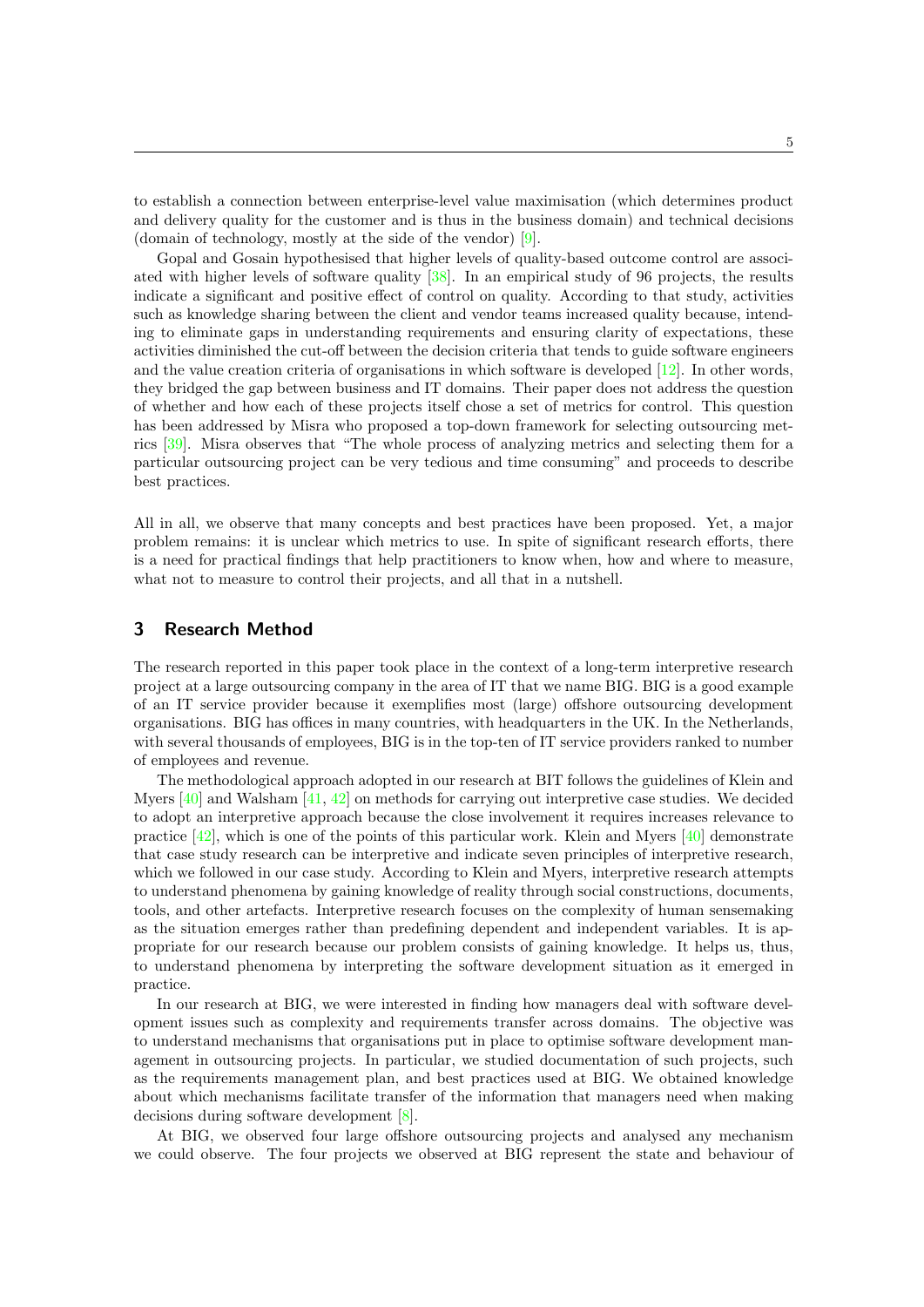traditional outsourcing projects, and it is reasonable to consider these projects representative of their kind. These projects are examples of offshore in-house development of software on behalf of BIG's customers carried out by geographically distributed teams formed by 10 to 46 members. The observations took place between January 2007 and March 2011 and were made by two researchers. To double-check the findings and to detect potential misunderstandings, focus groups and extra interviews with two experts were performed. The experts were software architects with more than ten years of experience each in managing software development projects.

One iteration in this hermeneutics cycle [\[40\]](#page-19-2) that spans five years of interpretive research at BIG called for the research we present in this paper. By interpreting our observations we realised that practitioners at BIG expressed a need for a framework that empowers them to see what is going on in their projects, in order to improve their control over these projects. In particular, the need to improve control in outsourcing projects (in the sense of obtaining knowledge about the product and the coordination) was mentioned in two interviews we held with project managers (experts in software development outsourcing). Software metrics seemed to be the logical approach to improve software development in this case because when used appropriately they can show what's going on.

## 3.1 Research design

As stated above, our five-year-long case study at BIG indicated the need for research to elucidate a way to improve control in the projects of this outsourcing company by a compact set of metrics. In this particular iteration of the hermeneutic cycle, we followed the guidelines for design science as described by Hevner et al. [\[43\]](#page-19-5). This design science approach fits our research because our long-term research calls for elucidating a small set of metrics that helped project managers to improve control in outsourcing projects; we view this set as a design artefact. This artefact is a framework built upon research literature: we used existing research that describes metrics applied to real-world projects. We then designed our framework by filtering the papers according to our experience in programming and software development processes and our observations at BIG. Using this process, we follow the guideline of Hevner et al. to treat design as a search process.

To evaluate usefulness our design artefact (another guideline of Hevner et al. ), we seek feedback via expert interviews, as reported in Section [4.](#page-7-0) In particular, we seek expert opinion about the question whether our results are useful and applicable in other organizations than those that report their experiences in the works we have selected.

As the framework we designed and present in this paper is based on research literature, our research design roughly follows a general procedure for performing systematic reviews described by Kitchenham [\[44,](#page-19-6) [45\]](#page-19-7), even though we do not view our own result as a systematic literature review. By following Kitchenham's guidelines, we strive to make our research as repeatable as possible (although it will not be completely repeatable as human judgement is involved in interpreting the usefulness of the metrics found).

#### 3.1.1 Research questions

The problem that we introduced in the previous two sections leads to the following question that we want to answer by our literature search: which software metrics are reported in the software process improvement literature that are applicable to software development in an outsourcing context and what practical experiences with metrics have been reported?

#### 3.1.2 Search process

As a starting point, we took the entire set of papers of the most recent EuroSPI conference at the time of writing, which was EuroSPI 2010. We then added all papers referenced in the papers in this initial set, followed by all papers referenced in the newly added papers, until no more new papers were found. As EuroSPI is a quite focused conference, this process turned out to be feasible.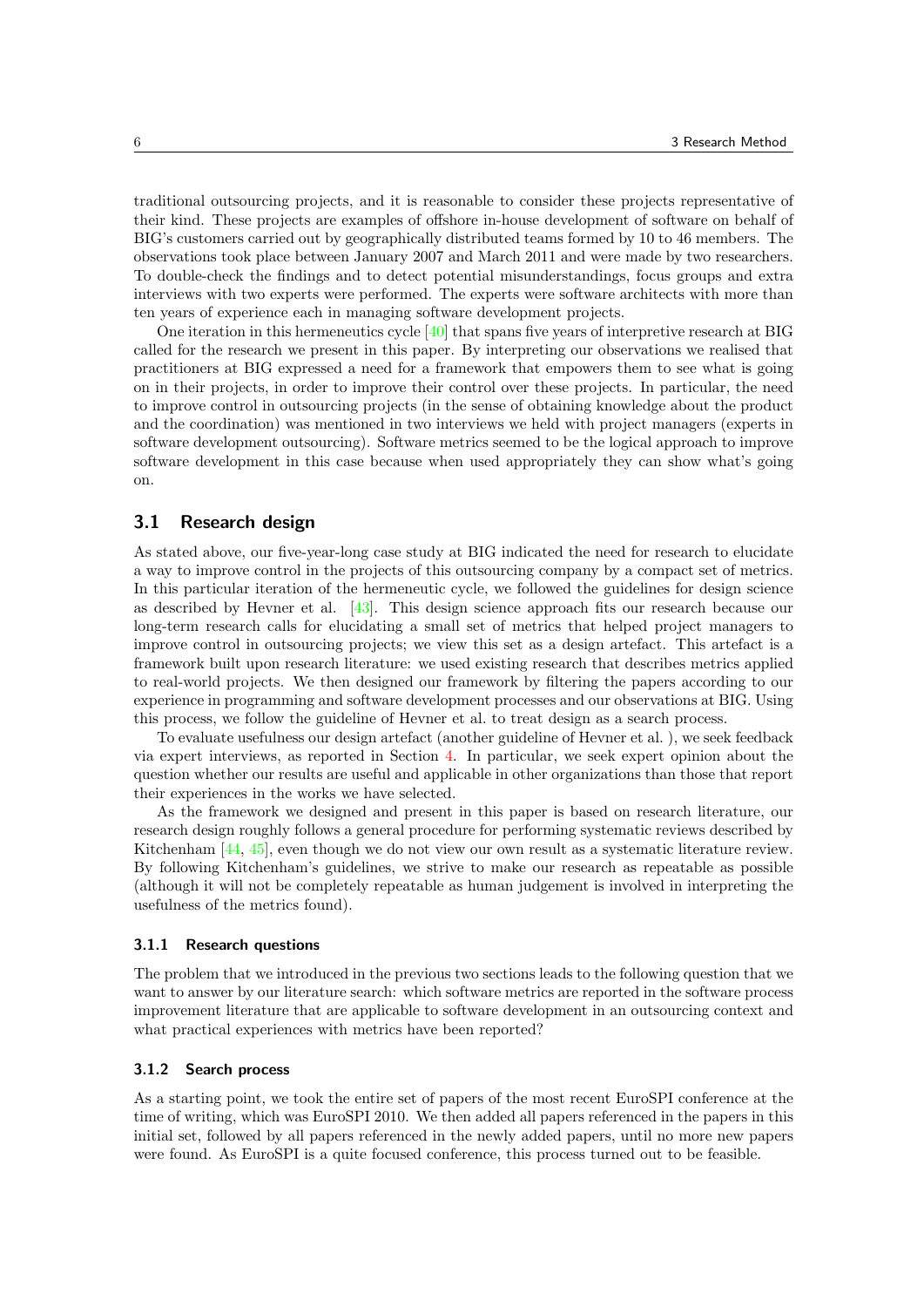#### 3.1.3 Study selection process

Based on a close reading of the abstract, title and keywords (if available), we selected those papers that appear to present definitions of concrete software metrics applicable in an outsourcing context or experiences in applying those metrics in a practical situation. In other words, we selected those papers that present either concrete metrics or experiences with metrics in organisations, or by addressing elements to be measured (for example, aspects of open-source software development) that are relevant for the perspective on metrics that we discussed in the previous section. Since we needed our metrics to be feasible, we included articles that provided evidence of the feasibility of implementing the metrics in outsourcing organisations such as BIG.

## 3.1.4 Quality assessment

Most of the papers in our selection are themselves in the category of design science. Therefore, to assess quality of each paper, we checked whether it complied with the 'Research contribution' guideline of Hevner et al. : does the paper provide a clear and verifiable contribution?

#### 3.1.5 Data extraction process

From the papers deemed applicable, we extracted those metrics that, given our experience as developers, we would like to have if we were project managers. We did not extract metrics that are specifically for outsourcing only, as doing so would limit our view of the problem and potential solutions. We focused on the metrics that had some potential to describe projects in the cooperative way to develop software today. Since the research reported in this paper was conducted in the context of an interpretative study, observation and analysis based on our experience as software developers made us gain knowledge of which contributions would fit our needs. We used that knowledge to cross-check the information gathered in the interviews with the results of our literature review. The role of researchers as decision tools using their experience to filter the papers acts both as an enabler of this framework (as selecting a compact set of metrics is the key value of our contribution) and as an unavoidable limitation.

The result of our literature review gave 959 metrics. We organised this large amount of papers by applying an existing framework for organisational effectiveness measures, as explained in Section [4.](#page-7-0) As a result we obtained a tree of categories that we think is useful for practitioners to find the metric they need. Moreover, this organisation helped us to check whether there was at least one metric per category. Given that synthesis was paramount for the framework we could suggest to practitioners: our results are digestible and systematic.

## 3.2 Study limitations

By following the process described above, we incur the risk that the list of papers collected by the process described above is not complete, for two reasons. Firstly, it is possible that relevant papers exist that are not referenced in any EuroSPI paper nor in any paper referenced by EuroSPI, nor in any paper referenced by papers referenced by EuroSPI papers, and so on. (In other words, relevant papers from a completely disconnected research community). To account for this risk, we cross-checked the list with our own database of papers on SPI, outsourcing and metrics, which was collected in over nine years of research on these topics. Secondly, there is a risk that we excluded papers from the list because we misinterpreted the abstract (or the abstract provided insufficient information for a good verdict). We have indications that this risk is not large: we received several suggestions for additional literature from reviewers of an earlier version of this paper, all of which were included in our original data set.

Our framework is not the presentation of the outcome of a systematic literature view, but a design artefact that is based on a literature review. While the risk that our search process was not complete was mitigated as much as possible by the cross-checking process described above, note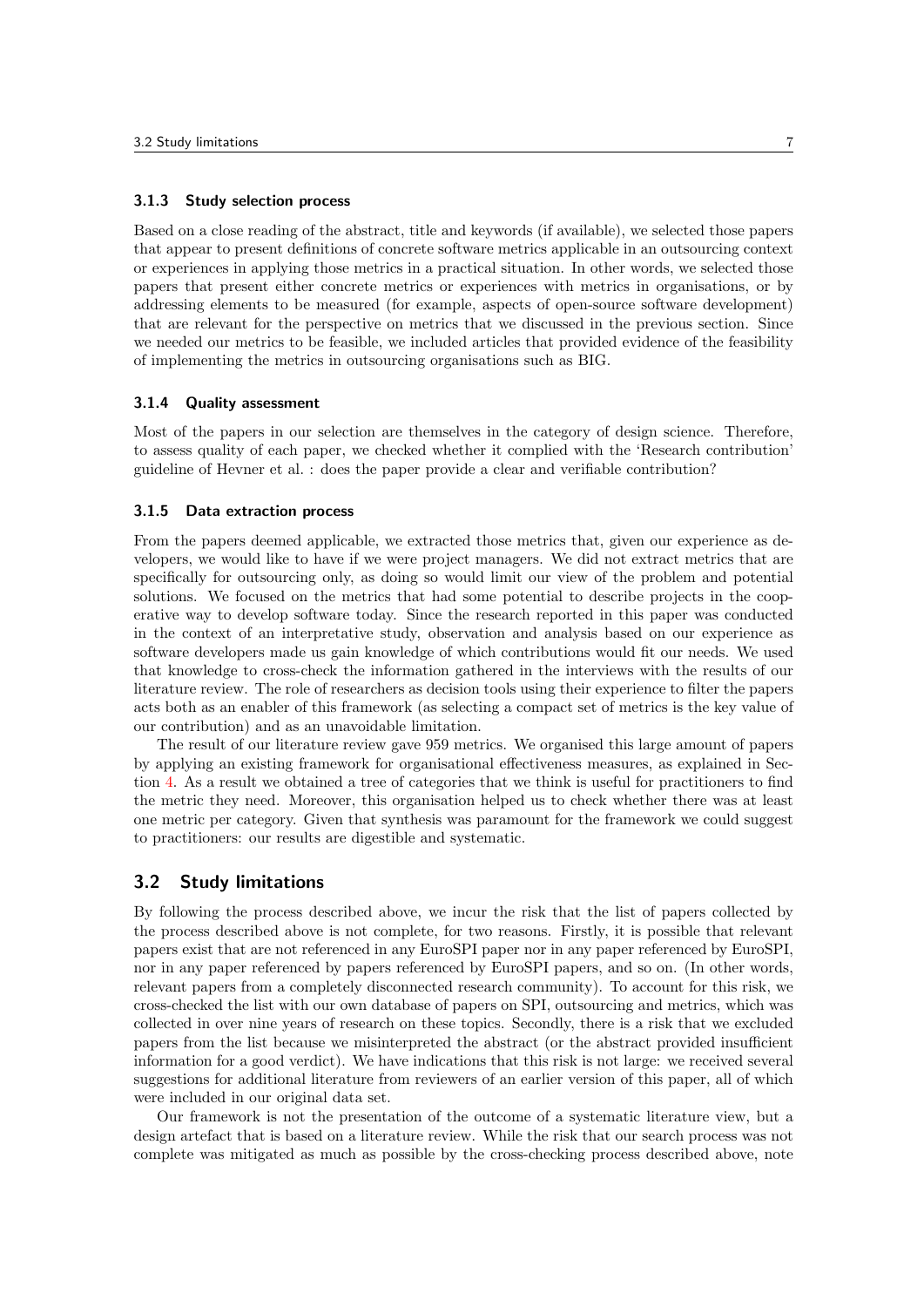that the resulting framework presented in this paper is not complete in the sense of Kitchemham's requirements for systematic literature reviews. This makes sense because, according to Kitchenham, a systematic literature study per definition aims to present all papers, while the framework we needed to design calls for quality (*i.e.*, metrics that are suitable for improving control), which in this case is the opposite of completeness: we required a first compact set of sensible, practical metrics.

## <span id="page-7-0"></span>4 Research findings: a metrics framework designed for outsourcing

We present our research findings in a framework that consists of two parts: a set of *organisational* effectiveness measurements (Section [4.1\)](#page-7-1) and a set of information infrastructure principles (Section [4.2\)](#page-9-0). Organisational effectiveness measurements are software metrics in a broader context, as we explain below. The information infrastructure principles are the starting points for the design of a system of components that provides managers with information to control software processes.

## <span id="page-7-1"></span>4.1 Organisational effectiveness measurements

This section reports software development measurements for SPI found in the existing literature. We selected these metrics using the method we described in Section 3, bringing together relevant proposals for companies in an outsourcing context. Having a manageable list of metrics and advice, projects managers can better understand how they can put metrics to use. Our selection of metrics is presented in Figure [1.](#page-8-0)

Why do we use the term 'organisational effectiveness measurements' instead of software metrics? As we have argued before, software metrics need to be applied in their organisational context, which, in current practice, often means globally distributed cooperative software development. Exploiting the notion of *organisational effectiveness* as proposed by Applegate  $[46]$ , we systematically identify the organizational context for software metrics.

Applegate's notion of organisational effectiveness suits our control-for-more-value needs because it sees control as enabled by shared understanding of relationships between strategy as executed and organisational effectiveness. In more practical terms, it can be used to design what to measure if our goal is to gather information upon which to base management decisions.

Thus, in our framework the metrics are organised in categories based on Applegate's view of important characteristics for organisations in this information age. The four areas of interest in measuring organisational effectiveness measurements (adapted from Applegate  $[46]$ ) are (i) results, which are needed to know how the software quality assurance process is performing, (ii) stakeholder satisfaction, (iii) industry dynamics, and (iv) software process performance, the set of "activities, methods and transformations that people use to develop and maintain software and the associated products, for example: product plans, design documents, code, test cases and user manuals" (SEI).

Why do we select these metrics rather than others? The software metrics that comprise our set of organisational effectiveness measurements are metrics that help managers to control software development projects. We are specifically interested in metrics that project managers can use to control software development performed in a cooperative context, such as outsourcing. Control in this context is the ability to develop an understanding of what is going on in the project and make informed decisions. Moreover, our selection comprises metrics that, according to existing literature, have been tried in real projects of real organisations, as is indicated by the company names in the column labelled 'Organisations'. (In this column, the name 'SEI Capability Maturity Model for Software' refers to organisations that have implemented that model.). By using Applegate's categories, this work coincides with the results of Iversen and Ngwenyama, who were the first to instantiate Applegate's framework for the SPI domain [\[1\]](#page-16-0).

We illustrate the use of our framework with the following example. Consider a manager of an offshored outsourcing project who wants to increase control. A significant part of having that control is to know exactly how work is distributed in the offshore team: Who is who in the offshore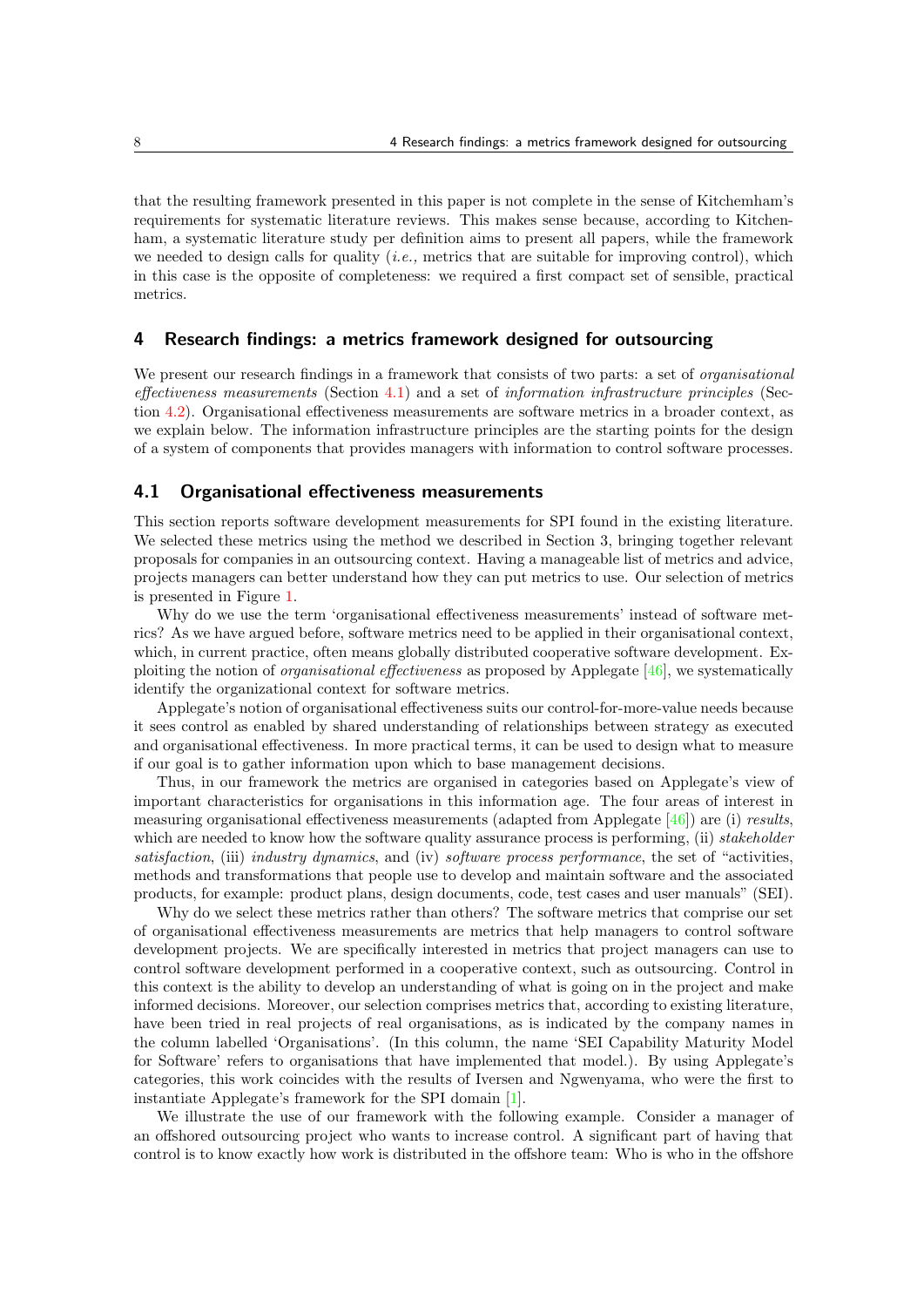| Organisational effectiveness metrics |                                 |                                                                                                               |                                                             |                                               |  |  |
|--------------------------------------|---------------------------------|---------------------------------------------------------------------------------------------------------------|-------------------------------------------------------------|-----------------------------------------------|--|--|
|                                      |                                 | <b>Metric</b>                                                                                                 | Organisation                                                | Reference                                     |  |  |
|                                      | <b>Size</b>                     | Functional size                                                                                               | Hewlett Packard, Eclipse, Danske Data                       | Grady97, Iversen00                            |  |  |
|                                      | Code<br>ownership               | Developer participation: how is work distributed? E.g., can<br>we recognise "partitioning" in the code?       | Apache server                                               | Mockus00                                      |  |  |
|                                      | Time                            | Adherence to schedule: variation from agreed time of<br>delivery, absolute and relative to volume of project. | Danske Data                                                 | Iversen00, 03 and 06                          |  |  |
|                                      | Cost                            | Adherence to budget: variation from estimated use of<br>resources.                                            | Danske Data                                                 | Iversen00, 03 and 06                          |  |  |
|                                      |                                 | Number of error reports relative to size in function points.  Danske Data                                     |                                                             | Iversen00, 03 and 06                          |  |  |
|                                      |                                 | Number of error reports, absolute.                                                                            | Danske Data                                                 | Iversen00, 03 and 06                          |  |  |
|                                      |                                 | Defect density                                                                                                | AT&T, Motorola, IBM,<br>Apache server, Eclipse, Danske Data | Barnard94, Rosenberg94,<br>Florac97, Mockus00 |  |  |
|                                      |                                 | Defects per line of documentation                                                                             | <b>Hewlett Packard</b>                                      | Grady86                                       |  |  |
| Results                              |                                 | Defects per testing time                                                                                      | <b>Hewlett Packard</b>                                      | Grady86                                       |  |  |
|                                      |                                 | Defects per thousands of non-commented source<br>statements                                                   | <b>Hewlett Packard</b>                                      | Grady86                                       |  |  |
|                                      | Quality                         | Post-release defects per thousand lines of code added,<br>instead of delivered.                               | Apache Server                                               | Mockus00                                      |  |  |
|                                      |                                 | Non-commented source statements per engineering<br>month                                                      | Hewlett Packard                                             | Grady86                                       |  |  |
|                                      |                                 | <b>Cyclomatic Complexity</b>                                                                                  | IBM Rochester SPI                                           | Kan95, McLoughlin10                           |  |  |
|                                      |                                 | System paritioning                                                                                            | IBM Rochester SPI                                           | Kan95                                         |  |  |
|                                      |                                 | Fan in                                                                                                        | IBM Rochester SPI                                           | Kan95, Florac97                               |  |  |
|                                      |                                 | Fan out                                                                                                       | IBM Rochester SPI                                           | Kan95, Florac97                               |  |  |
|                                      | <b>Customer</b>                 | Survey in-person, phone and mail, random, systematic<br>and stratified.                                       | IBM Rochester SPI                                           | Kan95                                         |  |  |
| Stakeholder<br>satisfaction          | satisfaction                    | Satisfaction with the development process (questionnaire) Data Dansk                                          |                                                             | Iversen00, 03, and 06                         |  |  |
|                                      | <b>Employee</b><br>satisfaction | Satisfaction with the development process (questionnaire) Data Dansk                                          |                                                             | Iversen00, 03, and 06                         |  |  |
|                                      |                                 | Any lost bids                                                                                                 | Not applicable or unreported                                | McLoughlin10                                  |  |  |
| Industy<br>Dynamics                  | Market<br>performance           | Loss of reputation to the firm                                                                                | Not applicable or unreported                                | McLoughlin10                                  |  |  |
|                                      |                                 | Satisfaction with the development process (questionnaire) Data Dansk                                          |                                                             | Iversen00, 03, and 06                         |  |  |
|                                      |                                 | Number of individuals submitting reports (eg. bugs)                                                           | Apache server                                               | Mockus00                                      |  |  |
|                                      |                                 | Size of the development community                                                                             | Apache server                                               | Mockus00                                      |  |  |
|                                      |                                 | Core team size                                                                                                | Apache server                                               | Mockus00                                      |  |  |
|                                      |                                 | Cumulative distribution of contributions to the code base                                                     | Apache server                                               | Mockus00                                      |  |  |
|                                      | Productivity                    | Resources used to develop the system relative to volume<br>of project hours (hours/FP).                       | Data Dansk                                                  | Iversen00, 03 and 06                          |  |  |
|                                      |                                 | Gain per Year in Productivity                                                                                 | SEI Capability Maturity Model for Software                  | Herbsleb94                                    |  |  |
|                                      |                                 | Gain per Year in Early Detection of Defects                                                                   | SEI Capability Maturity Model for Software                  | Herbsleb94                                    |  |  |
|                                      |                                 | Average fixed defects per working day                                                                         | <b>Hewlett Packard</b>                                      | Grady86                                       |  |  |
|                                      |                                 | Time used in review meetings                                                                                  | Small company                                               | Iversen00                                     |  |  |
|                                      |                                 | Reduction per Year in Calendar Time to Develop Software<br>System                                             | SEI Capability Maturity Model for Software                  | Herbsleb94                                    |  |  |
| Software<br>process<br>performance   | <b>Time</b>                     | Time to resolve problem reports                                                                               | Apache server                                               | Mockus00                                      |  |  |
|                                      |                                 | Percent overtime per 40 hours per week                                                                        | Hewlett Packard                                             | Grady86                                       |  |  |
|                                      |                                 | Resources used in coordination activities                                                                     | Small company                                               | Iversen00                                     |  |  |
|                                      |                                 | Thousands of Dollars per Year Spent on SPI                                                                    | SEI Capability Maturity Model for Software                  | Herbsleb94                                    |  |  |
|                                      | Cost                            | Dollars per Software Engineer per Year Spent on SPI                                                           | SEI Capability Maturity Model for Software                  | Herbsleb94                                    |  |  |
|                                      |                                 | Average engineering hours per fixed defect                                                                    | Hewlett Packard                                             | Grady86                                       |  |  |
|                                      |                                 | Reduction per Year in Post-Release Defect Reports                                                             | SEI Capability Maturity Model for Software                  | Herbsleb94                                    |  |  |
|                                      | Quality                         | Business Value Ratio of SPI Efforts                                                                           | SEI Capability Maturity Model for Software                  | Herbsleb94                                    |  |  |
|                                      |                                 | Average fixed defects per working day                                                                         | Hewlett Packard                                             | Grady86                                       |  |  |
|                                      |                                 | Perception of delivery quality                                                                                | Large consultancy company                                   | VanEkris08                                    |  |  |

<span id="page-8-0"></span>Fig. 1: Organisational effectiveness measurements.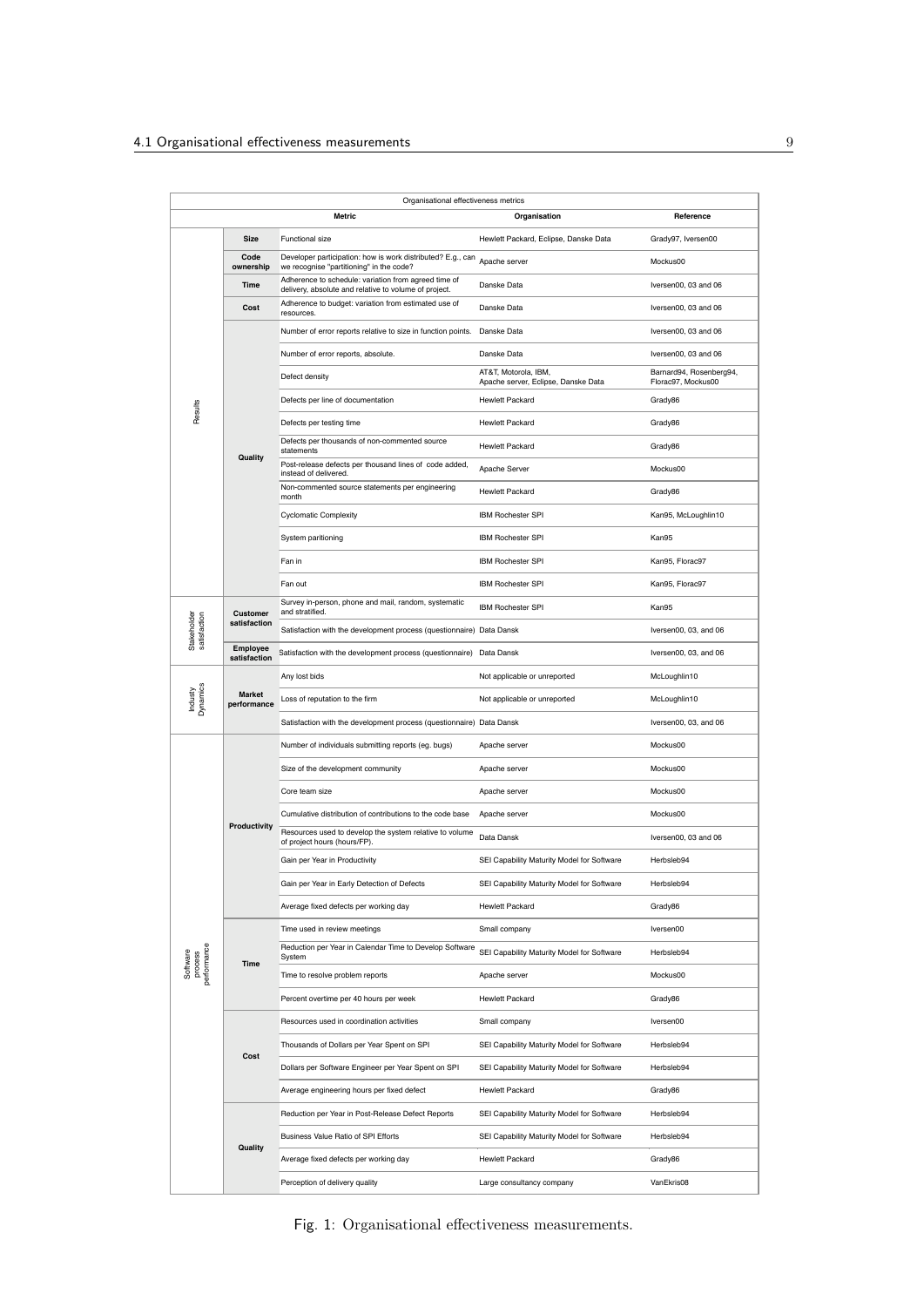| Figure label | Reference       | Figure label | Reference          | Figure label | Reference |
|--------------|-----------------|--------------|--------------------|--------------|-----------|
| Barnard94    | $\sqrt{28}$     | Herbsleb94   | $\lceil 19 \rceil$ | McLoughlin10 | [48]      |
| Dekkers99    | [20]            | lversen00    | 32                 | Mockus00     | [47]      |
| Florac97     | $\vert 4 \vert$ | Iversen03    | $\sqrt{5}$         | Rifkin91     | 16        |
| Gradv86      | $[15]$          | lversen06    | $\left[1\right]$   | vanEkris08   | $[37]$    |
| Grady97      | [17]            | Kan95        | [49]               |              |           |

<span id="page-9-1"></span>Tab. 1: Cross-reference of figure labels and the literature references of this paper.

team? How is code authorship distributed? Is most of the coding done by one single developer, or is it partitioned in equal shares? In our framework, one of the metrics characterising a software artefact is code ownership (second metric under Results in Figure [1\)](#page-8-0). This metric indicates developer participation. It has been successfully used in the Apache server project and we can get the details of that experience from an article written by Mockus, Fielding and Herbsleb [\[47\]](#page-19-10), indicated under Reference, the third column in our framework (Table [1](#page-9-1) provides the key for the references).

## <span id="page-9-0"></span>4.2 Information infrastructure

As stated before, we are interested in metrics that project managers can use to control outsourced software development. According to general models of control, a controlling system (in this case: a project manager) needs information about the system that it tries to control (in this case: a software development project in a cooperative context). The software metrics literature discusses the many different metrics identified in the software field that can serve as control information, and that we have presented in the previous section. This information, however, needs to be made available to the controlling system. The information infrastructure is the system that connects the controlled system to the controlling system and supplies the controlling system with information.

In Figure [2](#page-10-0) and its continuation (Figure [3\)](#page-11-0), we present a set of principles that can serve as a starting point for the design of such an information infrastructure. The table describes principles organised in four categories: information management, information access, communication management and presentation. A principle is a piece of advice regarding the way to apply metrics; it is backed up by pieces of knowledge that some manager gained when implementing metrics programs. In other words, the principles are taken from actual experiences in SPI measurements program application described in the research literature. We have selected those principles that, based on experiences of applying SPI programs, provide managers with information to control software processes.

As a first example, consider the principle Plan to throw one away (sixth principle in category Information management in Figure [2\)](#page-10-0). Our framework warns project managers not to make the result of a measurement effort completely dependent on too few metrics, and to take into account that some metrics will not be accurate enough, or even collected. As indicated in the rightmost column of Figure [2](#page-10-0) and Figure [3,](#page-11-0) we have found a recent article from Iversen and Ngwenyama [\[1\]](#page-16-0) describing SPI implementation in a company, where the experts could not include as many metrics in their report as they had planned. The principle plan to throw one away has a description of the principle (third column), what not to do (fourth column), experience in an actual SPI program in the form of an example or quote in the fifth column (in this case, "The first measurement report included only 20% of the projects and only three out of six factors"), and a literature reference (sixth column, in this case "Iversen06") for the manager who wants to know the details.

Our second example warns project managers not to make the mistake of underestimating the cost of measurement (they usually add no extra time for measurement in the project plan). Moreover, they might have thought that to compute function points automatically was one way to reduce the burden of extra work for their people. Indeed, at first sight automatically computing function points seems to be the clever thing to do, especially in projects with very limited resources.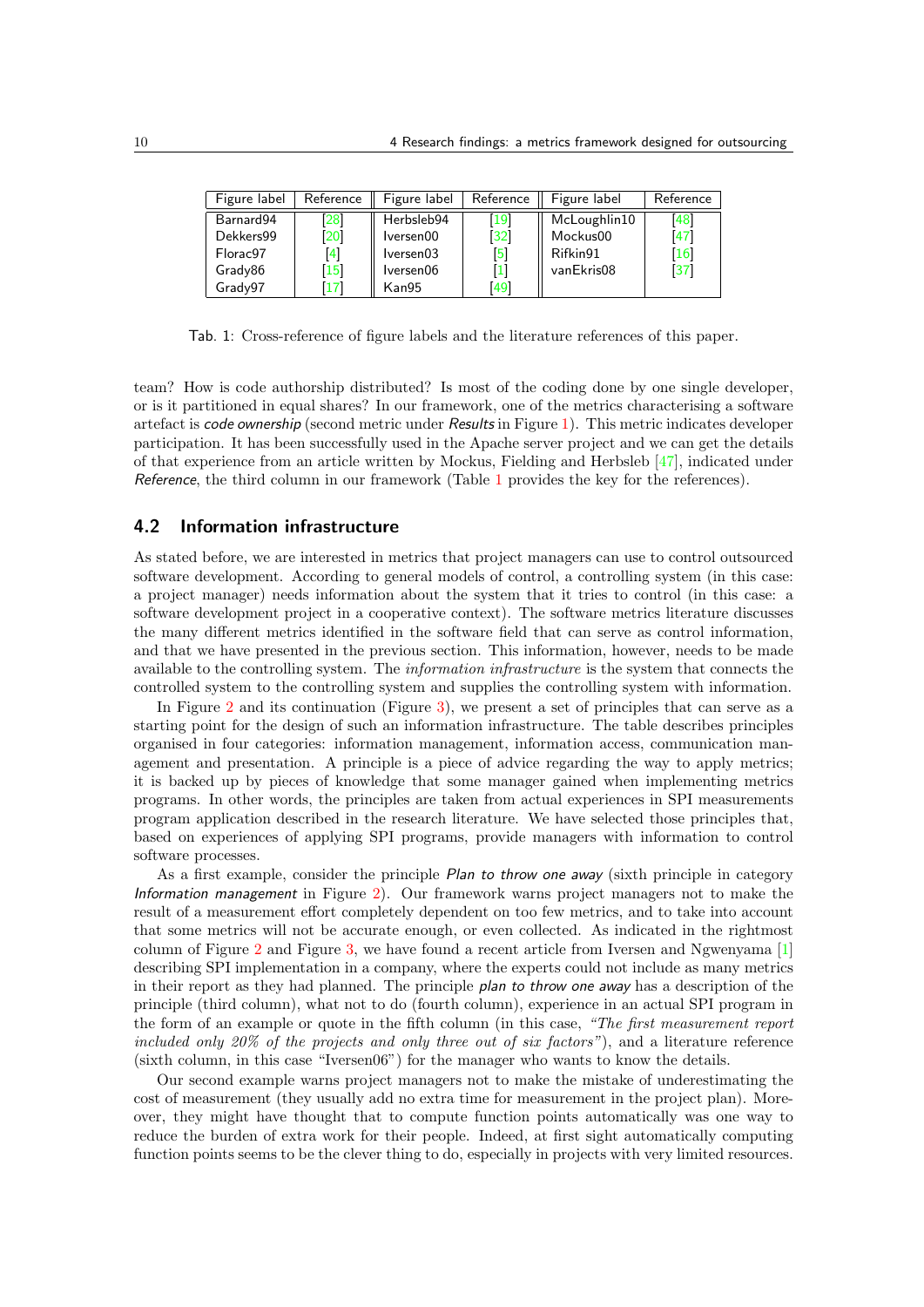| Information infrastructure (part 1) |                                                                   |                                                                                                                                                                                                                                                                                                                                                                                                            |                                                                                                                                                                                                                                                                                                                                        |                                                                                                                                                                                                                                                                                   |                                     |  |  |
|-------------------------------------|-------------------------------------------------------------------|------------------------------------------------------------------------------------------------------------------------------------------------------------------------------------------------------------------------------------------------------------------------------------------------------------------------------------------------------------------------------------------------------------|----------------------------------------------------------------------------------------------------------------------------------------------------------------------------------------------------------------------------------------------------------------------------------------------------------------------------------------|-----------------------------------------------------------------------------------------------------------------------------------------------------------------------------------------------------------------------------------------------------------------------------------|-------------------------------------|--|--|
|                                     |                                                                   | <b>Principles</b>                                                                                                                                                                                                                                                                                                                                                                                          | What not to do                                                                                                                                                                                                                                                                                                                         | Quote / Example                                                                                                                                                                                                                                                                   | Reference                           |  |  |
|                                     | Start by<br>determining<br>goals                                  | Define clear outcomes to expect and collect the data<br>based on clear objectives. An example of a clear<br>outcomes to expect is "to let all developers work on all<br>parts of the product". Using Basili's Goal Question<br>Metric method is a good way to design the metrics to<br>include in the program, being based on the goal that<br>stakeholders expect to achieve from the metrics<br>program. | To implement a set of metrics that is<br>not well suited to describe a concrete<br>outcome. An example of a too general<br>objective is "to give information about<br>the effect of improvement initiatives".                                                                                                                          | "Improved procedures for<br>documentation of source code should<br>allow all developers to work in all<br>areas of the companies products and<br>should facilitate the extension of the<br>development teams."                                                                    | Iversen00                           |  |  |
|                                     | <b>Match your</b><br>goals with<br>measurable<br>attributes       | To have a clear goal such as improve efficiency by x%<br>is important, but do neither procrastinate nor forget to<br>choose the attribute to be measured to check if the<br>goal is met. It should be clear to management that the<br>chosen attributes to measure (and the metrics results)<br>describe the program's goal.                                                                               | To underestimate the importance of<br>having process and product attributes<br>that describe the goal, leaving the<br>decision of what should be measured<br>to the group responsible of the metric<br>program.                                                                                                                        | We expect to gain a 10%<br>improvement in efficiency has become<br>an important focal point of the SPI<br>project [] However, neither the CEO<br>nor the contract was explicit on what<br>should be measured to show this 10%<br>efficiency improvement."                         | Iversen03                           |  |  |
|                                     | Establish<br>incentive<br>structures                              | Metrics programs seem to be more successful if<br>people see that they bring improvements to the<br>process or the product. It should be clear:<br>1) what data to report,<br>2) how to report that data,<br>3) why data they provide is important,<br>4) show results based on the data.                                                                                                                  | To not inform project managers about<br>exactly what data they should report,<br>how they have to report it, what part of program need to see some form of<br>the process and product will be better advantage in the program."<br>by analysing that data.                                                                             | Those who report data to a metrics                                                                                                                                                                                                                                                | lversen00                           |  |  |
|                                     | Establish a<br>project                                            | A metrics program consume resources and therefore<br>to set it in the context of a project for its own sake<br>should make the task of collecting and analysing the<br>data easier. Moreover, you need the right staffing to<br>carry on a measurement program.                                                                                                                                            | To have people work on metrics as an<br>extra task of their current projects,<br>forgetting to recognise that collecting<br>and reporting metrics consume<br>resources (e.g., time).                                                                                                                                                   | "Establishing a formal project made<br>the program far more visible in the<br>organisation and made it much easier<br>for the participants to argue that<br>adequate resources should be<br>available."                                                                           | Dekkers99<br>Iversen00<br>Iversen06 |  |  |
| Information<br>management           | <b>Start simple</b>                                               | In the beginning, collect a small set of goal-oriented<br>metrics. For example, "One company measured the<br>number of fixed change requests delivered on time<br>and the time used in review meetings and found that<br>change requests delivery on time had increased from<br>45% to 77% and review meeting time was shortened<br>by a factor 4."                                                        | Neither to start with a large metrics<br>set, nor to start with too general<br>metrics. Too many resources will be<br>spent on them and people will not see<br>accordingly advantages when the<br>(analysis report containing the) results<br>comes back to them.                                                                      | "six fairly complex factors should be<br>measured, and all projects were<br>required to report data from day 1.<br>This was an extremely ambitious<br>undertaking, and as of yet, all the<br>factors have not been measured, and<br>some have even been officially<br>abandoned." | Iversen00                           |  |  |
|                                     | Plan to throw<br>one away                                         | Some measurements will prove to be too difficult to get<br>due to wrong initial assumptions and inaccuracy in the<br>data access.                                                                                                                                                                                                                                                                          | To underestimate measurement. For<br>instance, planning that the<br>measurement will be made in a<br>completely automatic way.                                                                                                                                                                                                         | "The first measurement report only<br>included 20% of the projects and only<br>three out of six factors."                                                                                                                                                                         | Iversen06.<br>Rifkin91              |  |  |
|                                     | Use<br>organisational<br>knowledge                                | Metrics programs must take into account the existing<br>work practices in the organisation, and the needs of<br>the stakeholders affected by a potential effect of the<br>metrics application.                                                                                                                                                                                                             | To not communicate clearly the<br>advantages expected from<br>implementing the program.                                                                                                                                                                                                                                                | "external consultants acted as<br>analysts of the current practice and<br>carried out interviews with the<br>developers [] This provided the<br>knowledge necessary to define<br>metrics and to gather data."                                                                     | lversen00                           |  |  |
|                                     | Consider<br>potential<br>problems<br>when<br>measuring<br>size    | Measure size accurately is critical because size is a<br>key attribute to measure common goals such as<br>efficiency and productivity.                                                                                                                                                                                                                                                                     | To believe blindly the first result<br>obtained from counting function points impeded reaching the original<br>wihout checking that results match<br>goal and match questions, i.e.,<br>checking that numbers obtained match measure of the output of the software<br>the perceived size of the system.                                | "Excluding a size measure seriously<br>objective of measuring efficiency and<br>productivity, as there was no longer a<br>projects."                                                                                                                                              | Iversen06                           |  |  |
|                                     | Match<br>measurement<br>with your<br>goal                         | Attributes to measure, measurement data and its<br>results need to be recognised by management.<br>Measurement must describe part of the project in the<br>organisation's eyes of stakeholders. Otherwise measurements<br>become unacceptable.                                                                                                                                                             | To see measurements as just<br>gathering data without matching them<br>to a business goal. For instance, to<br>use function points count without<br>normalising them when needed.                                                                                                                                                      | "after counting function points in<br>several application systems, it was<br>very difficult to see any relationship<br>between the perceived complexity of<br>the systems, and the number that the<br>counting procedures had arrived at.'                                        | Iversen06                           |  |  |
|                                     | Have a<br>complementa-<br>ry suite of<br>measure-<br>ments        | The measurements you choose should be<br>complementary. Each measurement should contribute For instance, to count code performed count of each module they modified,<br>to improve the picture of the system obtained from the during the original development twice. even if the modifications were<br>measurement program.                                                                               |                                                                                                                                                                                                                                                                                                                                        | "Enhancement projects that continued<br>work on an existing system were<br>accredited the entire function point<br>miniscule. This gave very few hours<br>per function point, or in other words,<br>unrealistically high productivity."                                           | Iversen06<br>Dekkers99              |  |  |
|                                     | Use<br>improvement<br>knowledge                                   | Implementing metrics programs involves several<br>branches of knowledge such as SPI, software<br>development and reverse engineering. One solution<br>might be to include external consultants.                                                                                                                                                                                                            | Disregard unfamiliar areas of<br>knowledge (for instance, reverse<br>engineering if management has<br>background in software architecture)<br>when making decisions about how to<br>implement the metrics program.                                                                                                                     | "The first measurement report []<br>was criticized for being too academic."                                                                                                                                                                                                       | Iversen00                           |  |  |
| Information<br>access               | Use non-<br>invasive<br>measure-<br>ments<br>whenever<br>possible | Facilitate collecting data by making it simple. Metrics<br>from finished projects would be used as a baseline<br>and metrics of finished parts of projects (when<br>collecting them makes no harm) should be used when<br>possible. Beware that some stakeholders will not<br>provide data.                                                                                                                | To have tedious mechanisms to report<br>the data, especially with unclear<br>questions.                                                                                                                                                                                                                                                | "There are some who simply do not<br>enter data into the system. There are<br>some that have misunderstood the<br>definition of the field." "results from<br>13 out of 56 projects that were<br>completed"                                                                        | Iversen03                           |  |  |
|                                     | Publish<br><b>Objectives</b><br>and collected<br>data widely      | People need to see that metrics they collected are<br>used and that bring some advantage. Publishing<br>realistic objectives is a way to secure gathering data of<br>quality for the SPI program, and to improve the metrics<br>program with employee's feedback.                                                                                                                                          | To be vague in the objectives and to<br>relate the metrics results to<br>performance evaluations. The<br>objective of using metrics is to improve previously used for anything"<br>the way we do things rather than to<br>find who is to blame. Not informing the<br>results of the metrics program might<br>form undesirable rumours. | (About why developers did not enter<br>data) " this information was not<br>"Data discipline was improved in the<br>next report."                                                                                                                                                  | Iversen00<br>Iversen06              |  |  |
| Communication<br>management         | <b>Facilitate</b><br>debate                                       | Not only communicate the metrics, but incentivise<br>stakeholders to discuss the metrics program and its<br>results. Use their feedback to improve the<br>measurement program                                                                                                                                                                                                                              | To not hear what employees have to<br>say about the metrics program and its<br>implementation. This might cause the<br>loss of valuable improvements for the<br>program (such as improving the input<br>fields of the system used to report<br>data).                                                                                  | "Another problem was that<br>questionnaires [] covered questions<br>relating to contractual<br>agreements and to the entire course<br>of the project, whereas those who<br>answered the questionnaire were<br>users who were only involved in<br>acceptance tests."               | Iversen00                           |  |  |

<span id="page-10-0"></span>Fig. 2: Information infrastructure: principles for the design of a system that provides managers with information to control software processes (part 1).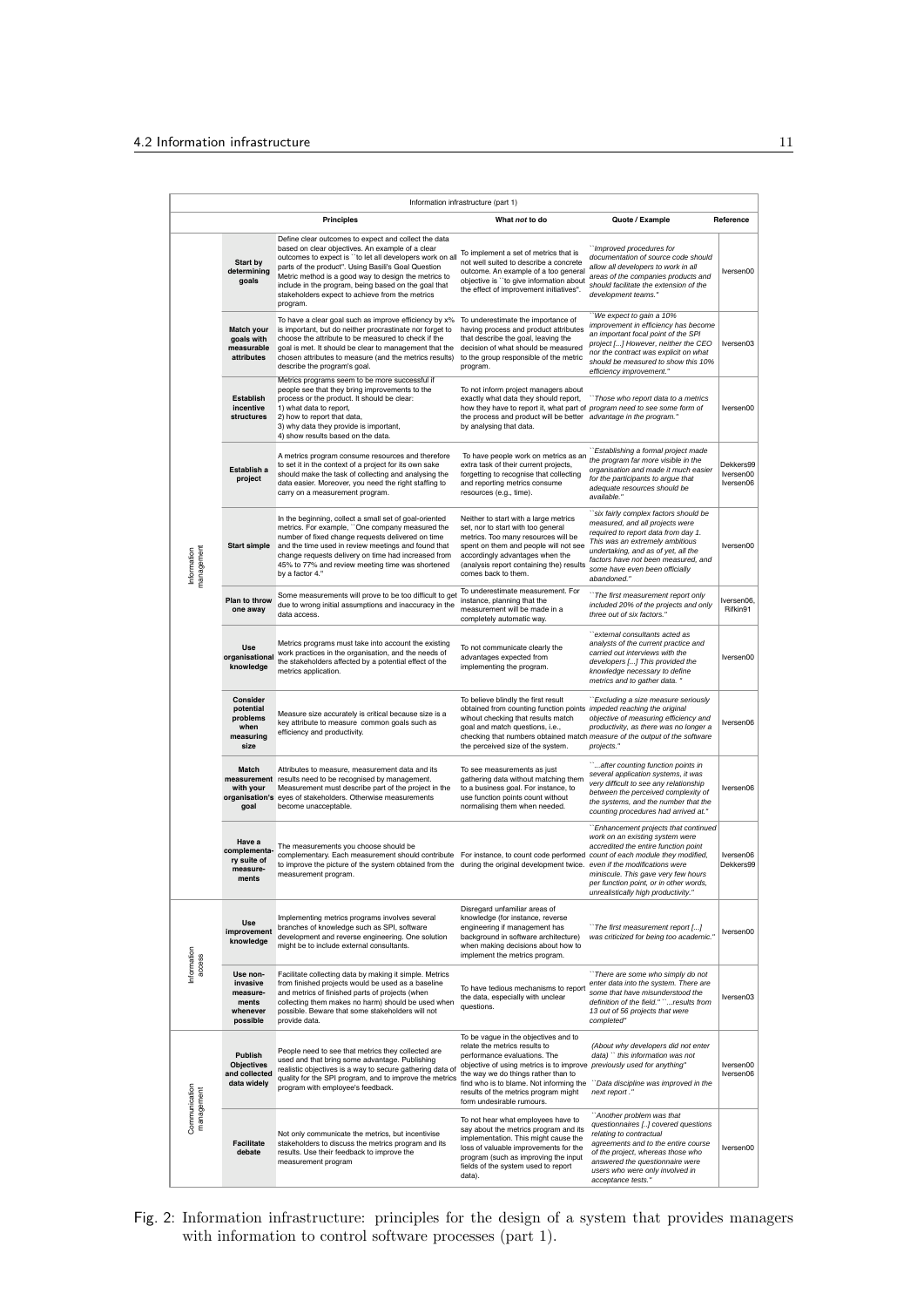|                   | Information infrastructure (part 2) |                                    |                                                                                                                                                                                                                                           |                                                                                                                                                                                                                                                                                                           |                                                                                                                                                                                |                        |
|-------------------|-------------------------------------|------------------------------------|-------------------------------------------------------------------------------------------------------------------------------------------------------------------------------------------------------------------------------------------|-----------------------------------------------------------------------------------------------------------------------------------------------------------------------------------------------------------------------------------------------------------------------------------------------------------|--------------------------------------------------------------------------------------------------------------------------------------------------------------------------------|------------------------|
| <b>Principles</b> |                                     |                                    | What not to do                                                                                                                                                                                                                            | Quote / Example                                                                                                                                                                                                                                                                                           | Reference                                                                                                                                                                      |                        |
|                   | Communication<br>management         | Use the<br>measurement<br>feedback | Empower the program with the feedback of the<br>employees that develop and collect measurement<br>data.                                                                                                                                   | To enter in this vicious circle: "the data"<br>reported were of a poor quality, since those<br>who reported them did not see any advantage<br>in supplying accurate data in a timely manner.<br>At the same time, the poor data quality caused<br>management to be wary of making the results<br>public." | being able to recognise trends,<br>even from imprecise or non-<br>complete data sets, can be more<br>helpful than having no data at all."                                      | Iversen00              |
|                   | esentation                          | <b>Facilitate</b><br>good layouts  | Feedback empowers the measurement program.<br>One of the mechanisms to facilitate feedback is to<br>feedback with use the information gathered, for instance by<br>emitting reports containing the results of the<br>measurement program. | To have forms to fill in the measurement data<br>that are difficult to understand. We don't have<br>examples of 'bad' layouts, but examples of<br>good ones can be found in Florac (1997)                                                                                                                 | (about why developers did not<br>enter data) "the user interface for<br>the application used to enter the<br>data was highly confusing, giving<br>rise to many wrong entries." | Iversen00<br>Iversen06 |

<span id="page-11-0"></span>Fig. 3: Information infrastructure: principles for the design of a system that provides managers with information to control software processes (part 2).

Our framework reminds project managers of experiences reported in SPI literature that warn of one danger with this approach: inaccurate results. Look at Figure [2,](#page-10-0) Match measurement with your organisation's goals in the category Information management. The Quote/Example column in our framework points out an example where after using function points, managers could not see any relation between the perceived complexity of the system and the obtained metric results. Moreover, by following the reference that our framework offers next to it ("Iversen06"), the reader can learn about the reasons behind this misalignment between function points and goals. This challenge could be explained by a known problem with function points: maintenance projects being credited the entire function point count of each module they modify (even for tiny modifications), thus indicating unrealistically high productivity. In this way, using our framework, managers are warned of the risk of automatizing function point counting.

#### 4.3 Evaluation of the proposed framework

We have validated our framework via two interviews with a project manager from BIG with 10 years of experience in managing outsourcing projects and with a panel of experts. Both evaluated the framework as useful to improve control. The project manager suggested that our framework could help managers mitigate the risk of loss of control over their projects. The responses of the experts indicated they found the framework very useful because (subsets of independent) metrics from our framework could be used to support mitigating several risks such as introducing requirements defects (thanks to better feedback and to driving the focus of attention to internal dependencies), reducing commercial risk (e.g., loss of revenue due to misconfigured interfaces with other systems), and by our metrics and principles helping managers to balance time, functionality (including quality) and cost.

**The opinion of the outsourcing manager** Reflecting on the potential of the framework applied to general situations, our expert could relate to this approach, finding it useful to improve control in outsourced projects. In particular, the interviewee was very enthusiastic about the guidelines and principles, recognising especially the principle *Plan to throw one away* and strongly agreeing with the guideline that suggest to analyse cohesion and coupling (which we present in Section [5.3\)](#page-14-0).

Is our framework suited to address the outsourcing measurement challenges? The expert agreed that our framework would be useful in the current outsourcing context because it helps companies to meet the current outsourcing challenges such as lack of time, need for semi-automatisation and competitiveness. In the opinion of this expert, our framework

"is OK because metrics are important, but there is no time to report findings or searching for the best metrics: it is all about finishing a project on time. We would need some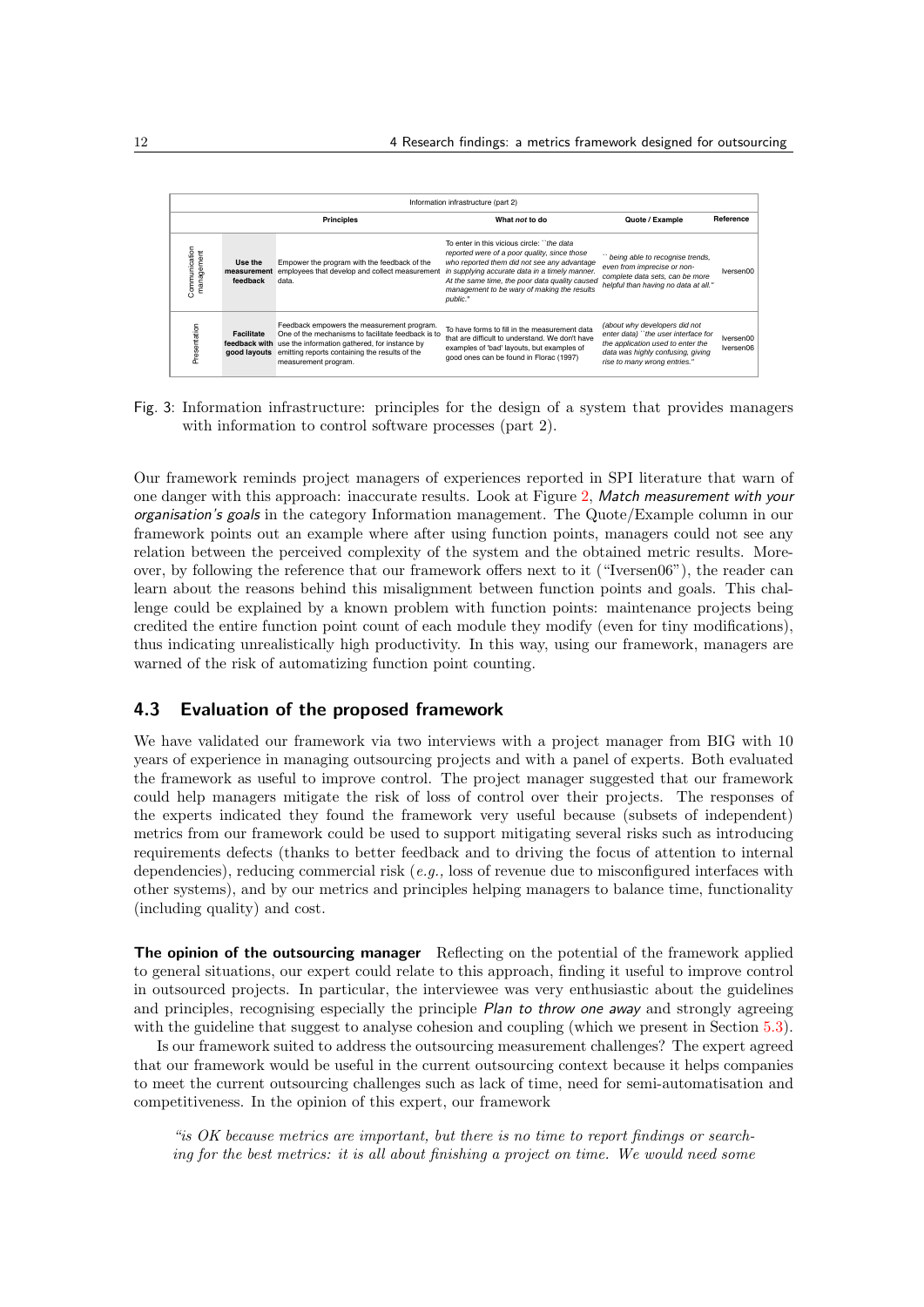kind of automated system, so that there are fewer things to do." (outsourcing manager at BIG)

Surprisingly, our interviewee was concerned about the framework's potential to replace managers. This was never the authors' intention, who consider the thought of replacing people by frameworks is totally unrealistic. The idea behind our framework is to empower managers by giving them the right information.

The opinion of the panel of experts We consulted five outsourcing experts from the Dutch outsourcing industry (two from an organisation in a client role, and three from organisations in a vendor role). The experts indicated that they found our framework very useful:

"There are enough metrics and principles that are usable and that can add value in an outsourcing relationship." (expert from organisation in client role)

The experts expressed the idea of using our framework to pick some metrics to improve understanding of their project and agreed with the principle (stated in our framework) of starting small:

"To implement all would be 'extreme'." (same expert)

According to one of the vendor experts, the metrics can be used to mitigate commercial risks by preventing defects due to misinterpretations (Lauesen and Vinter [\[50\]](#page-19-12) call this 'requirements defects') and are due to tacit requirements. This expert based his view on his experience from a large migration project planned to last three to four years.

Furthermore, a specific positive point of the framework is that it drives the focus of attention to inter-dependencies; which the experts can use to improve coordination. One of the experts, who belongs to a large organisation that combines custom software together with commercial-offthe-shelf suites, saw the advantage of using some of the metrics in our framework to improve the efficiency of configurations with interfacing suites.

Another possibility of using our framework (mentioned by another expert) is to check whether a vendor is capable of building the product that this vendor promises in a bid. This is because the company of this expert uses productivity index and manpower built-up index together with lines-of-code to check whether plans offered by a vendor are realistic. Although not mentioned by the experts, we believe that the same strategy could be used by a vendor in a bid to convince the customer that their bid is realistic.

According to the experts, our framework could help them in some specific tasks such as improving tracking progress of the project, improving provision of feedback to the development team and improving management of software defects. Moreover, in general, the set of metrics and principles can be used to balance time, cost and functionality.

Two experts raised the issue of trust in the customer-vendor relationship. Although recognising the challenges involved in quantifying trust, they stressed the need for some mechanism to be able to measure and control trust. At BIG, such mechanisms were already in place. Categorisation of customer-vendor relationships according to their types and guidelines in internal documents help managers improve trust in the customer-vendor relationship. This explains why trust is missing in our framework; we agree with the experts that mechanisms to control trust need to be added if not already covered by other mechanisms.

Generalizability Can our metrics be of use for companies other than the companies mentioned in the referenced articles such as Motorola or AT&T? This is something we cannot prove, but the results of the interviews are encouraging at the very least, given that the experts we consulted were enthusiastic about their potential. Moreover, metrics are good or bad according to a company and project-specific needs. However, we do believe our framework is potentially useful in other companies because it includes metrics that are recognised, as indicated by our experts, by highlighting issues of outsourcing projects such as modularity and cooperation needs.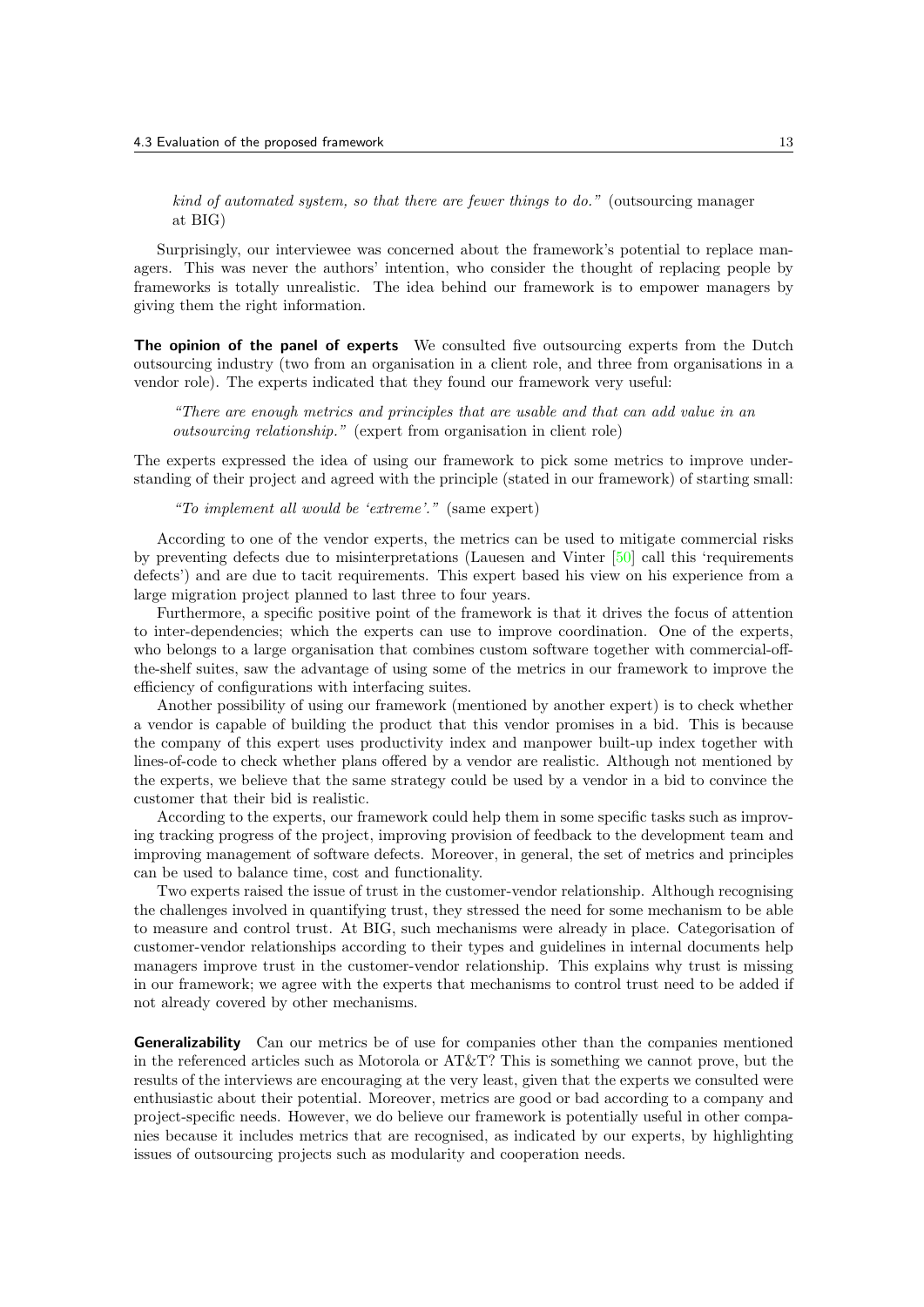## <span id="page-13-0"></span>5 Implications for research and practice

This paper contributes to the growing understanding of how to improve control in software development projects. Our work extends the existing literature by bringing together relevant proposals from the SPI literature to build a framework that is specifically suitable for vendors in an outsourcing context. The outcome of our search for metrics (and practical experience with them) reported in the literature is presented in two tables in our framework. These results indicate the following implications for research and practice.

# <span id="page-13-1"></span>5.1 Enriching the literature with models that support feedback between the operational and the strategic level

The metrics that we present in Figure [1](#page-8-0) all deliver measurements data of the ongoing current operations of an organisation: They are at what we call the data or operational level. Metrics have been recognised as a way to connect this operational level to the strategic goals of that organisation [\[51\]](#page-19-13), which are on what we call the managerial or strategic level. For instance, we could use code ownership metrics to support or reject a hypothesis that suggests downsizing by applying a certain personnel cut.

As our first implication for SPI research, we stress the importance of enriching the current literature with models that enable this feedback between the data (operational) level and the managerial (strategic) level. Such models are needed in outsourced software development to support collaboration to deal with dynamism and complexity. Already in 1994, Applegate [\[46\]](#page-19-8) noted that collaboration is an essential capability for organisations to face dynamism and complexity. Since then, dynamism and complexity have become much more important, mostly because of globalisation and the emergence of the Internet.

Secondly, we believe that on the grounds of current demands for faster reaction in boundaryspanning outsourcing, organisations improving software development need more than ever not only a model that enables feedback between goals and metrics, but a model that supports some degree of automatisation of providing this feedback. Semi-automatic models should enable shared understanding of links between organisational strategy and development effectiveness on a regular and timely basis. We realise that while the literature recognises the cyclical dependency between use of metrics in decision-making and organisational performance to influence success [\[31\]](#page-18-9), the dynamics of incorporating semi-automatic models that would enact an increase in that interdependence are mainly unexplored.

Our results agree with these insights, since increased control without sacrificing flexibility can be achieved by timely feedback between development performance and organisational strategy. The set of metrics and principles in our tables all support this feedback. This sets the stage for further research in the dynamics that result from providing such feedback.

## 5.2 Towards a focus on inter-organizational networks in SPI research

In the previous subsection, we have discussed the need to address (automated support for) feedback between metrics and goals and to enrich the SPI literature with models that explain the dynamics arising from providing such feedback. In this section, we discuss another direction for SPI research that is indicated by our research: to study software process improvement through the lens of inter-organisational systems. Other people have studied strategic alliances in outsourcing from the business perspective [\[52\]](#page-19-14). We focus on software process improvement and propose to extend that research area with an inter-organisational network approach. Our suggestion follows from our reflection on how metrics are used in practice, which indicates that IT managers need to shift their attention to more collaboration-oriented metrics.

To elaborate on this, we start with the observation that the job of project managers is shifting towards more involvement with and increased knowledge of the business. Project managers,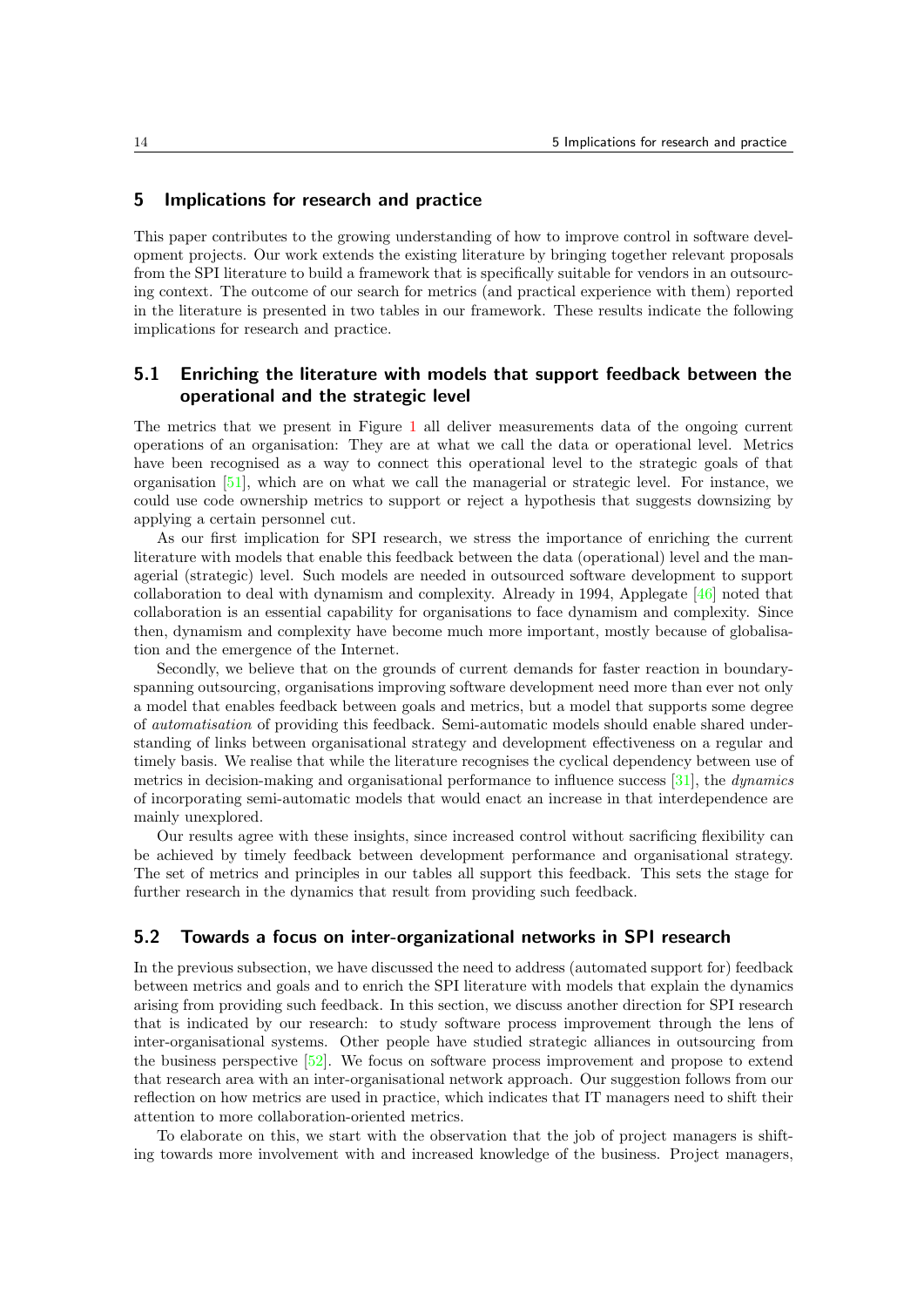architects, and even developers need to understand the business that IT is supposed to support in order to be successful. For instance, if the system is designed to support electronic customs and e-commerce, then the architect needs to know about areas relevant for this business such as imports, exports, transits, inspections, rates and tax rules. If the system is to support portable sound-intensity measurement, then the architect needs to know about sound power per unit area, threshold of hearing and intensity of decibels. This shift, in our opinion, is reflected by current practice, where the existence of many tools that cover the need for accurate project estimations and progress monitoring makes 'mechanical' work less needed. Our results indicate project managers show now more and more interest in project solutions at a strategic level, such as business alignment benchmark assessment.

In itself, this situation potentially applies to all types of software development. In the case of outsourcing projects, i.e. software development projects performed in one organisation for a customer belonging to another organisation, the required business knowledge for project managers is not only knowledge about the business of their own organisation but also that of their customers. In other words, in this case software development is performed crossing the boundaries of the development team, in inter-organisational networks rather than in a single organisation. This idea is in line with work in the area of new organisational models, which studied the mechanisms organisations put in place to perform boundary-spanning collaboration  $[13, 36, 9]$  $[13, 36, 9]$  $[13, 36, 9]$  $[13, 36, 9]$  $[13, 36, 9]$ . We can see the job shifts as having occurred through *collaboration* in the dynamic, complex and tool-empowered environments of outsourcing as predicted by Appelgate's organizational change framework [\[46\]](#page-19-8). As stated in Section [5.1,](#page-13-1) according to Applegate, in a dynamic, complex and uncertain environment, collaboration becomes a critical organisation design criteria. This is the case not only inside one single organisation, but also between organisations in an inter-organisational network. Therefore, this new current networking condition call for an explanatory theory of software process improvement through the lens of inter-organisational systems. Such a theory would provide new models that explain complex, dynamic inter-organisational software process improvement, e.g., by proposing metrics and visualizations that help IT managers to determine which potential collaborations seem most fruitful.

## <span id="page-14-0"></span>5.3 Lessons for outsourcing managers

The following guidelines for software development in an outsourcing context result from comparing traditional industrial styles of development with cooperative development processes based on the literature. We studied experiences reported in the literature from a practitioner's perspective, focussing on the sets of metrics and principles provided by our framework. Therefore, we view these guidelines as new insights that need to be validated in further work.

**Cohesion and coupling** Our first guideline is to analyse coupling and cohesion to improve development processes. By cohesion we mean the number of intra-organisational activities that generate knowledge, such as the amount of time spent in introducing new members to project tasks. By coupling we mean work that crosses the boundaries of a working group or organisation. For instance, coupling increases when interactions between working groups increase. Considering the significant amount of tasks related to coordination in distributed software development, we believe that measuring coupling and cohesion has the potential to paint a picture of where resources go in a project.

Distribution of work Our second guideline is to measure how work is distributed within the project (for instance, employee participation). In offshored outsourcing projects there is most likely little if any control on work distribution within part of the team, as distance creates a large obstacle to exercise control in this way. Measuring the distribution of work enables managers to improve control in the development process.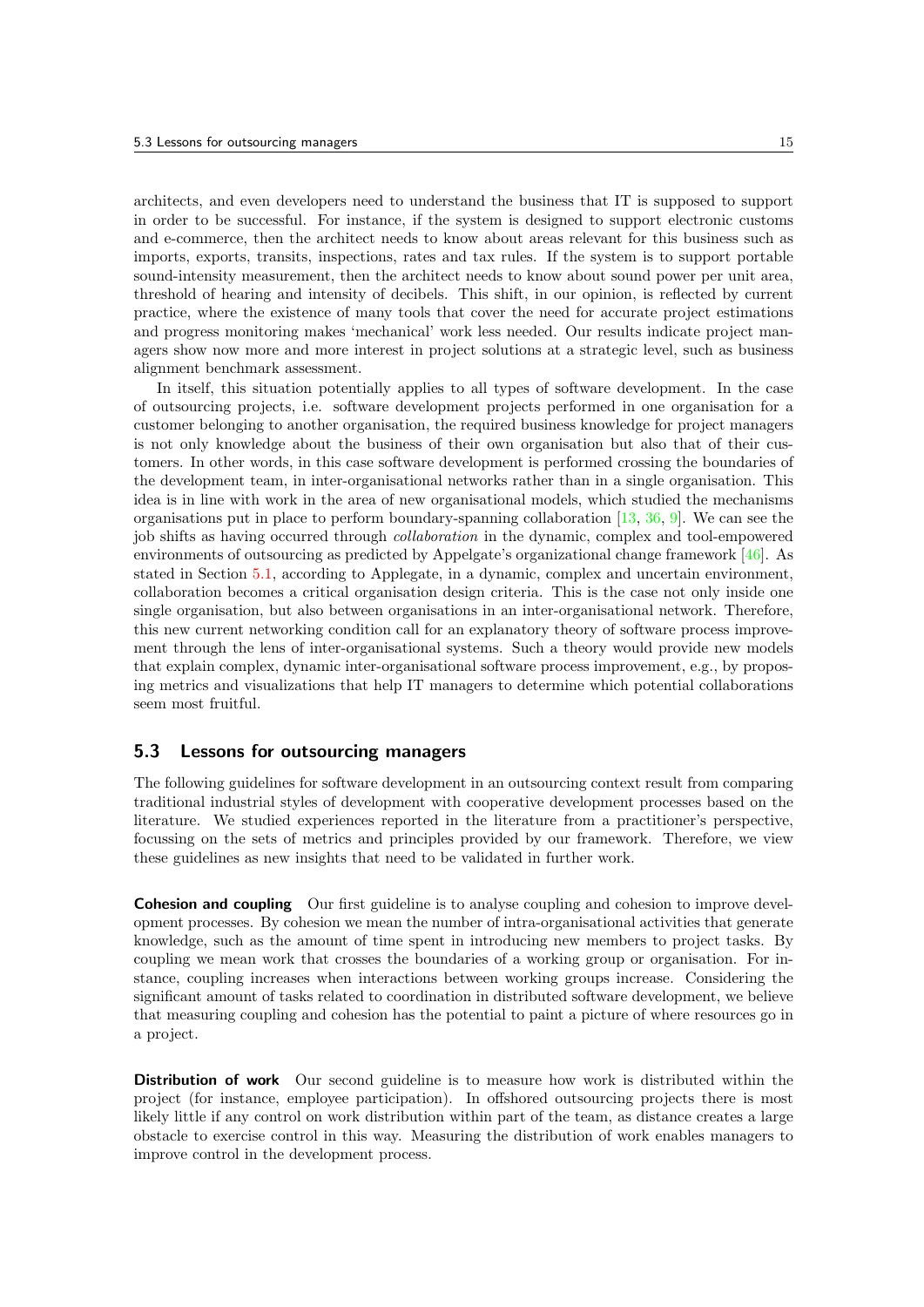Mechanisms oriented to understand work distribution that, in particular, support a healthy relationship with the customer of the outsourcing project could shed light on improving outsourced software development. Keeping a healthy customer-vendor relationship during development is essential under today's highly competitive outsourcing market. In this market, with work in conditions of high speed, recent research has shown that not only product quality is important: low customer perception of delivery quality may rule out a supplier for the next project [\[37\]](#page-18-15).

Coordination mechanisms Our third guideline is to consider improving traditional coordination mechanisms such as plans, system-level design and defined processes. We have seen cases of successful development projects where non-traditional mechanisms are used, such as social networking-like notifications of commit information in the development of the Apache server.

Mechanisms that have been successfully used in open-source projects have the potential to help managers save valuable resources. Mockus, Fielding and Herbsleb [\[47\]](#page-19-10) examined the development process of an open-source application by measuring elements of software development such as developer participation, core team size, code ownership, productivity, defect density, and problem resolution interval for the Apache web server open-source software development project. The study shows that a large network of people (400 code contributors) cooperated to develop software and that most of the code was made by a small group of developers (approximately 15 developers). It was expected that these 15 developers arranged a partition of the code, to prevent making conflicting changes. But measurements proved otherwise: parts of the system requiring changes were worked upon by more than one developer, suggesting thus a healthy contribution coordination mechanism based on mutual trust and respect. We hypothesise that part of project success is due to the well-covered coordination information needs (such as in the Apache open-source project); which was supported by the metrics they used.

## <span id="page-15-0"></span>6 Discussion: Comparison with related methods

The study presented in this paper is based on research papers that report real experiences with metrics in organisations. A related study has been published in 1999 by Rico [\[21\]](#page-17-16). Our framework is different from Rico's in two ways. Firstly, while Rico's aim was to be complete, our aim is to provide a small set of metrics that (i) have proven to be useful in organisations and (ii) focus on cooperative software development, specifically outsourced software development. Secondly, our selection contains a number of metrics that have been identified after the year in which Rico's selection was published.

Like other methods for software measurement such as Goal-Question-Metric [\[51\]](#page-19-13), Practical Software and Systems Measurement (PSM) [\[53\]](#page-19-15), ISO/IEC 15939, and like models to develop measurement capabilities such as CMMI for Acquisition [\[54\]](#page-19-16), our framework helps project managers to link measurements to information needs. Of the various levels at which the process of software development can be viewed, if the topmost level is where project managers think about the methodology, and the lowest level is where they think about the concrete measurement implementation, then the methods listed above are at a higher level than the framework proposed in this paper. Moreover, contrary to the methods mentioned above, our framework has been constructed with the aim to help project managers to improve control in software development. Our framework is, therefore, complementary to these methods as it supports the application of these approaches to the problem of controlling outsourced software development projects. In other words, our framework can be used to operationalize a method like CMMI for Acquisition, by providing selected experience in a nutshell, obtained from applying outsourcing needs to the state-of-the-art of software measurement.

In this sense, our framework is comparable to MIS-PyME [\[55\]](#page-19-17), a software measurement methodological framework for small and medium enterprises. MIS-PyME and our framework can both be used to facilitate reuse, because they put tried-and-tested metrics in front of managers in a format that is easy to digest. In particular, MIS-PyME helps users to derive guidelines to identify and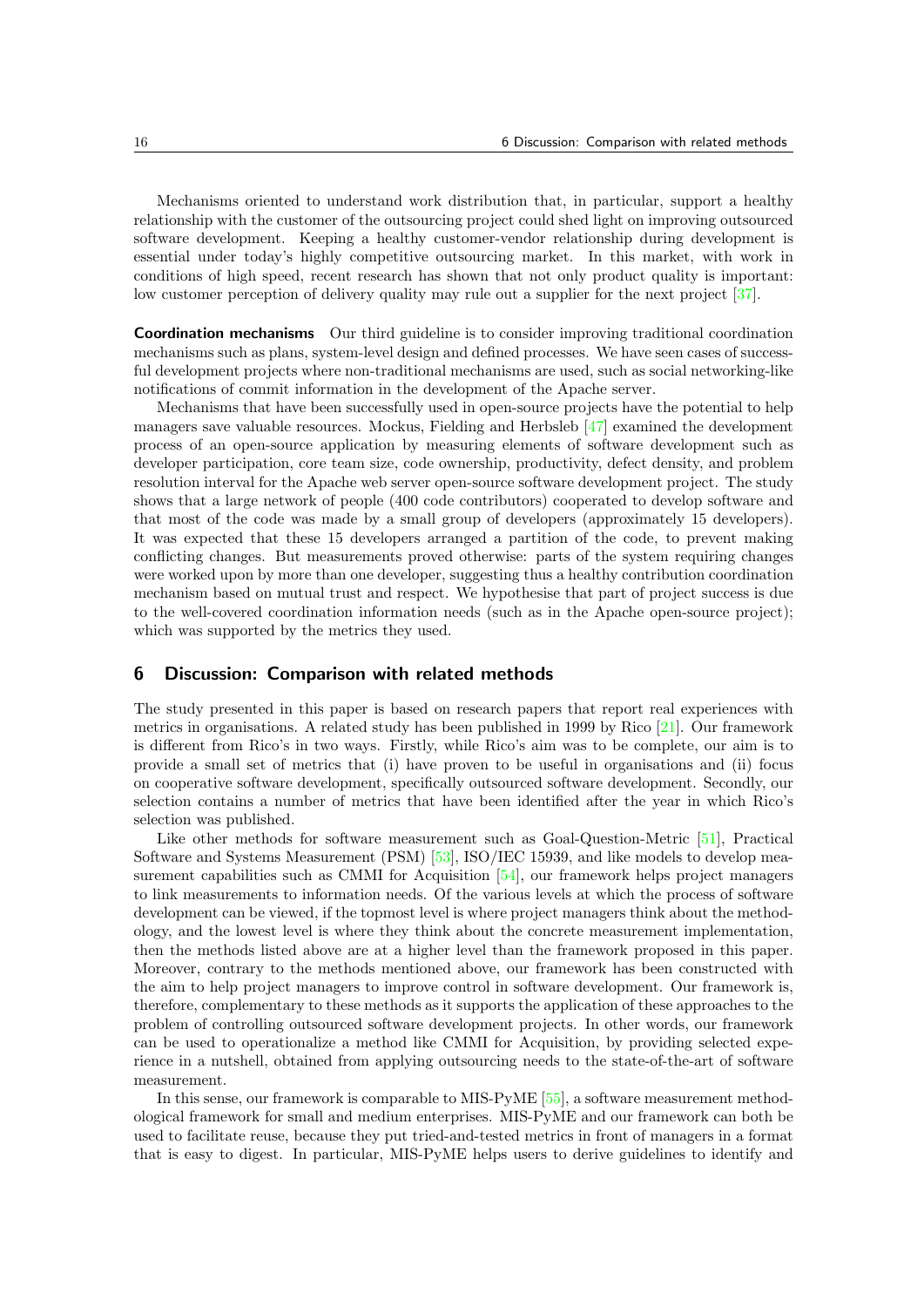control key indicators based on previous projects of the organization. Our framework recognises and supports reuse of learning and experience, and, contrary to MIS-PyME, helps project managers even when there is no available data from previous projects in their organisation (because our metrics are derived from referenced literature).

Moreover, our work extends existing methods by focussing on the inter-organisational-network view. Many metrics and guidelines support this view (for instance, cohesion and coupling), which is in line with the inter-organisational networking needs of outsourced software development projects.

# 7 Conclusion

Despite an abundance of research literature on metrics for software process improvement, it is still difficult for managers to choose a set of measurements that enables them to control software development, especially for software development in a cooperative setting such as outsourcing. In this paper, we present a framework that provides a set of measurements and a set of principles and guidelines for the design of an information infrastructure. The set of measurements has been distilled from the research literature by selecting metrics that have been used in real projects in real organisations (as reported in the literature), and that we believe are most suitable for cooperative software development. The framework has been validated by a panel of experts, who confirmed our findings. The main conclusion is that the set of measurements has the potential to improve control in outsourcing projects, and that the principles and guidelines are potentially very useful for managers to apply the measurements in real-world projects, particularly in an outsourcing context.

In addition to providing a practical framework based on the current state-of-the-art in SPI research, this paper also reflects on the role of software measurements in SPI in today's context. Increasingly, software development takes place in very dynamic environments, under high time pressure, and often crossing the boundaries of organisations, as is the case in outsourced software development. Our results suggest that metrics that support feedback between operational and strategic levels help organisations to succeed in dealing with this new context of inter-organisational development. We conclude that this reflection calls for new directions in SPI research, in which theories are developed that (i) explain the dynamics of semi-automatized feedback between operational and strategic levels and (ii) study metrics for SPI through the lens of inter-organisational networks.

Acknowledgment Thanks to the experts who participated in the validation of our results. We would also like to thank the anonymous reviewers for their useful comments.

## References

- <span id="page-16-0"></span>[1] Iversen, J., and Ngwenyama, O.: 'Problems in measuring effectiveness in software process improvement: A longitudinal study of organizational change at Danske Data', Int. J. of Inf. Mngt., 2006, 26, (1), pp. 30–43
- <span id="page-16-1"></span>[2] Carleton, A., Park, R., Goethert, W., Florac, W., Bailey, E., and Pfleeger, S.: 'Software measurement for DoD systems: Recommendations for initial core measures'. Tech. Rep. CMU/SEI-92-TR-019, Software Engineering Institute, Carnegie Mellon University, Pittsburgh, 1992
- <span id="page-16-2"></span>[3] Paulish, D., and Carleton, A.: 'Case studies of software process improvement measurement', IEEE Trans. Softw. Eng., 1994, 27, (9), pp. 50–57
- <span id="page-16-3"></span>[4] Florac, W. A., Park, R. E., and Carleton, A. D.: 'Practical software measurement: Measuring for process management and improvement'. Tech. Rep. CMU/SEI-97-HB-003, Software Engineering Institute, Carnegie Mellon University, Pittsburgh, 1997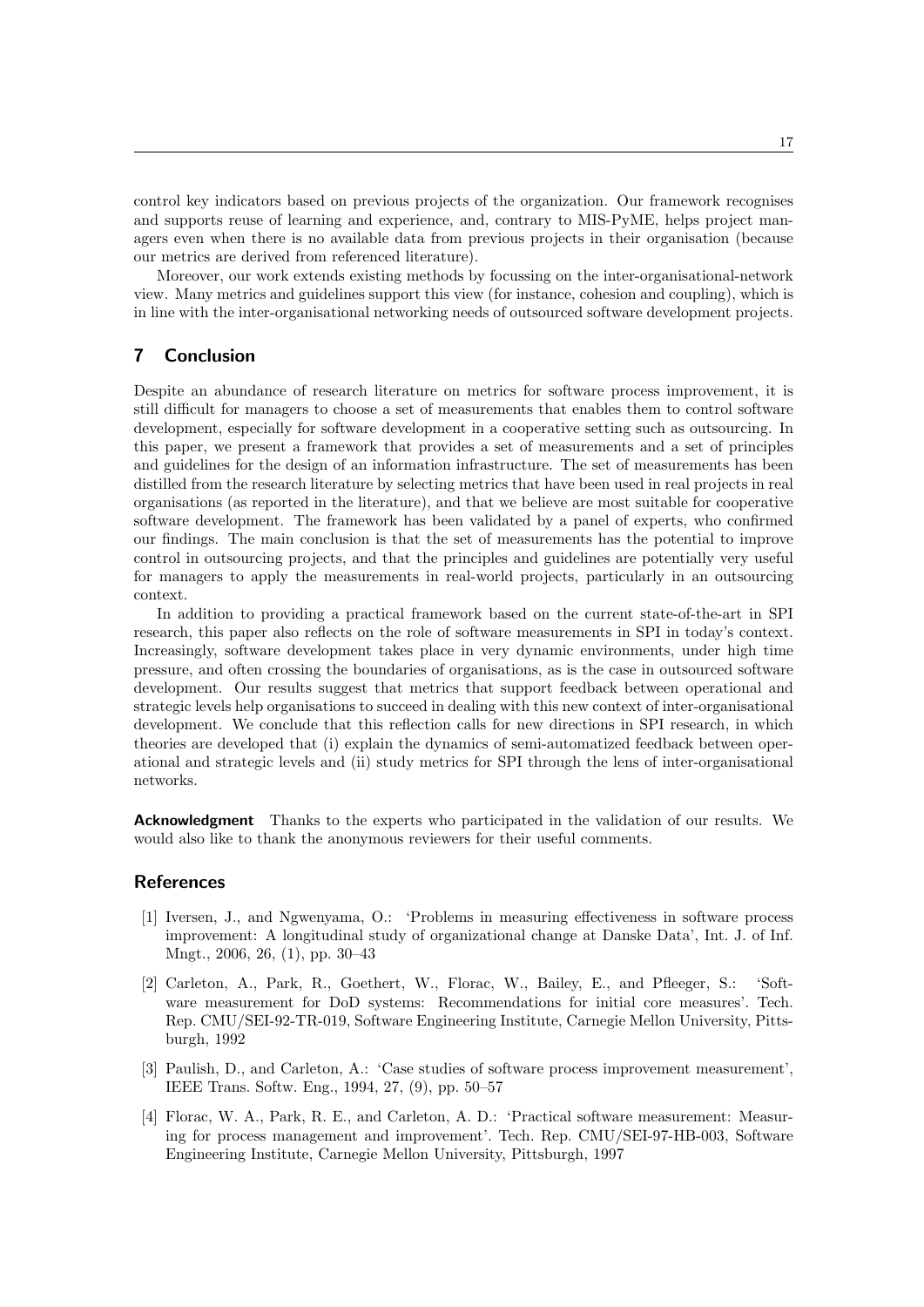- <span id="page-17-0"></span>[5] Iversen, J., and Mathiassen, L.: 'Cultivation and engineering of a software metrics program', Inf. Sys. J., 2003, 13, pp. 1365–2575
- <span id="page-17-1"></span>[6] Palacio, R., Vizcaíno, A., Morán, A., and González, V.: 'Tool to facilitate appropriate interaction in global software development', IET Softw., 2011, 5, (2), pp. 157 –171
- <span id="page-17-2"></span>[7] Lacity, M. C., Khan, S. A., and Willcocks, L. P.: 'A review of the IT outsourcing literature: Insights for practice', J. Strat. Inf. Sys., 2009, 18, (3), pp. 130 – 146
- <span id="page-17-3"></span>[8] Ponisio, L., and Vruggink, P.: 'Effective monitoring and control of outsourced software development projects'. In: Song, W. W., Xu, S., Wan, C., Zhong, Y., Wojtkowski, W., Wojtkowski, G., and Linger, H. (eds.) Information Systems Development (Springer, 2011), pp. 135–147
- <span id="page-17-4"></span>[9] Ponisio, M. L., and Vruggink, P.: 'Analysing boundary objects to develop results that support business goals'. In: 2008 International Conferences on Computational Intelligence for Modelling, Control and Automation; Intelligent Agents, Web Technologies and Internet Commerce; and Innovation in Software Engineering (IEEE Computer Society, Los Alamitos, CA, USA, 2008), pp. 516–521
- <span id="page-17-5"></span>[10] Heeks, R., Krishna, S., Nicholsen, B., and Sahay, S.: 'Synching or sinking: global software outsourcing relationships', IEEE Softw., 2001, 18, (2), pp. 54–60
- <span id="page-17-6"></span>[11] Lacity, M. C., Willcocks, L. P., and Rottman, J. W.: 'Global outsourcing of back office services: lessons, trends, and enduring challenges', Strat. Outsourcing: An Int. J., 2008, 1, (1), pp. 13–34
- <span id="page-17-7"></span>[12] Boehm, B. W., and Sullivan, K. J.: 'Software economics: A roadmap'. In: International Conference on Software Engineering (ICSE) (2000)
- <span id="page-17-8"></span>[13] Star, S. L., and Griesemer, J. R.: 'Institutional ecology, 'translations' and boundary objects: Amateurs and professionals in berkeley's museum of vertebrate zoology, 1907-39', Soc. Stud. Sc., 1989, 19, (3), pp. 387–420
- <span id="page-17-9"></span>[14] Aaen, I., Arent, J., Mathiassen, L., and Ngwenyama, O.: 'A conceptual MAP of software process improvement', Scandinavian J. Inf. Sys., 2001, 13, pp. 81–101
- <span id="page-17-10"></span>[15] Grady, R. B., and Caswell, D. L.: 'Software metrics: Establishing a company-wide program' (Prentice Hall, Englewood Cliffs, NY, 1986)
- <span id="page-17-11"></span>[16] Rifkin, S., and Cox, C.: 'Mesurement in practice'. Tech. Rep. CMU/SEI-91-TR-016, Software Engineering Institute, Carnegie Mellon University, Pittsburgh, 1991
- <span id="page-17-12"></span>[17] Grady, R. B.: 'Successful software process improvement' (Prentice Hall, Saddle River, NH, 1997)
- <span id="page-17-13"></span>[18] Rosenberg, L. H., Sheppard, S. B., and Butler, S. A.: 'Software process assessment (SPA)'. In: Third International Symposium on Space Mission Operations and Ground Data Systems, Part 2, Greenbelt, MD, USA (1994), pp. 1001–1008
- <span id="page-17-14"></span>[19] Herbsleb, J., Carleton, A., Rozum, J., Siegel, J., and Zubrow, D.: 'Benefits of CMM-based software process improvement: Initial results'. Tech. Rep. CMU/SEI-94-TR-013, Software Engineering Institute, Carnegie Mellon University, Pittsburgh, 1994
- <span id="page-17-15"></span>[20] Dekkers, C. A.: 'The secrets of highly successful measurement programs', Cutter IT J., 1999, 12, (4), pp. 29–35
- <span id="page-17-16"></span>[21] Rico, D. F.: 'Using cost benefit analyses to develop a pluralistic methodology for selecting from multiple prescriptive software process improvement (spi) strategies' Master's thesis, 1999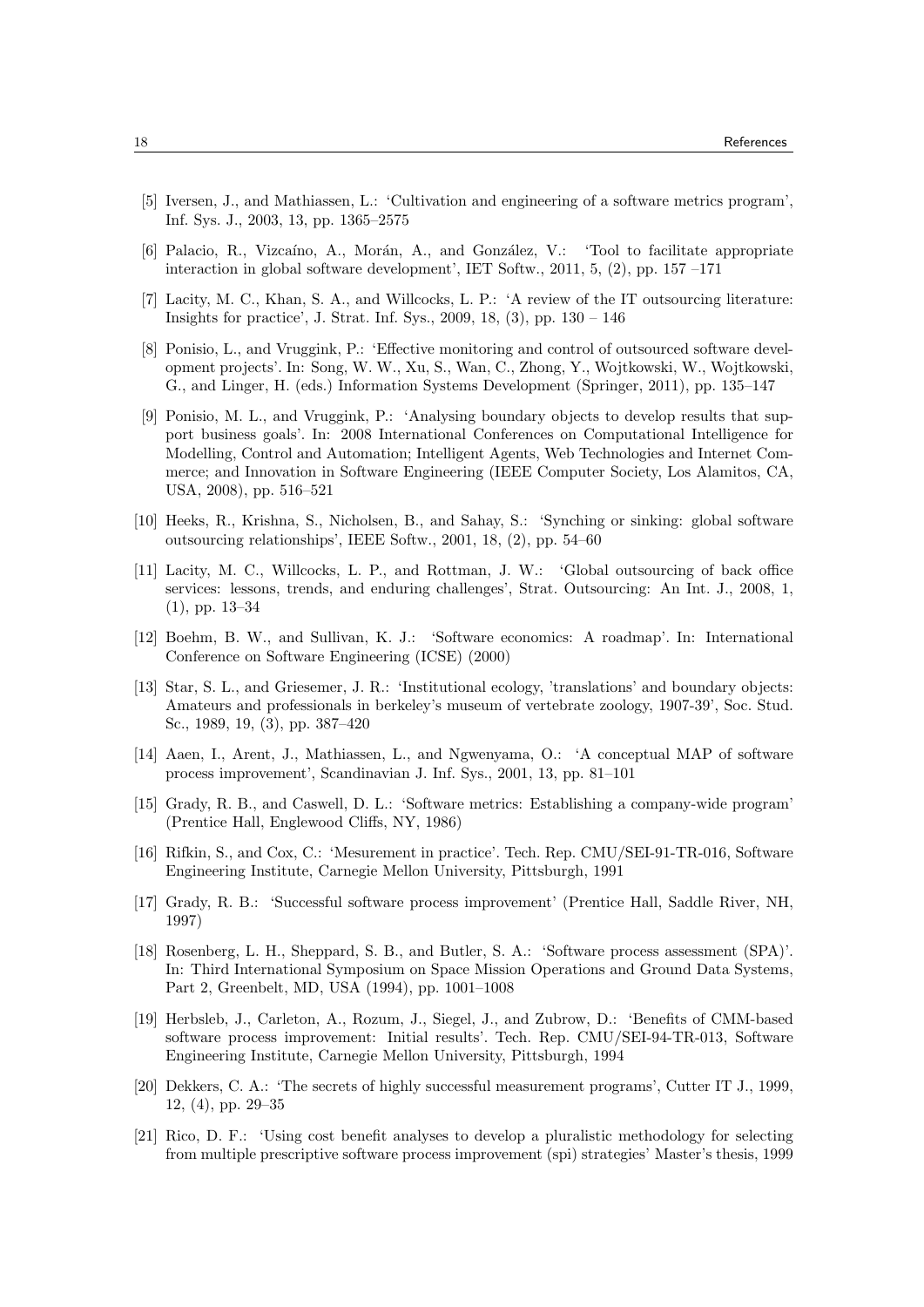- <span id="page-18-0"></span>[22] Hansen, B., Rose, J., and Tjrnehj, G.: 'Prescription, description, reflection: the shape of the software process improvement field', Int. J. of Inf. Mngt., 2004, 24, (6), pp. 457–472
- <span id="page-18-1"></span>[23] Fuggetta, A., and Picco, G. P.: 'An annotated bibliography on software process improvent', ACM SIGSOFT Softw. Eng. Notes, 1994, 19, pp. 66–68
- <span id="page-18-2"></span>[24] Conradi, R., and Fuggetta, A.: 'Improving software process improvement', IEEE Softw., 2002, 19, (4), pp. 92–99
- <span id="page-18-3"></span>[25] Austin, R., and Paulish, D.: 'A survey of commonly applied methods for software process improvement'. Tech. Rep. CMU/SEI-93-TR-027, Software Engineering Institute, Carnegie Mellon University, Pittsburgh, 1993
- <span id="page-18-4"></span>[26] Herbsleb, J., Zubrow, D., Siegel, J., and Rozum, J.: 'Software process improvement: State of the payoff', Am. Progr., 1994, 7, pp. 2–12
- <span id="page-18-5"></span>[27] Daskalantonakis, M.: 'A practical view of software measurement and implementation experiences within motorola', IEEE Trans. Softw. Eng., 1992, 18, pp. 998–1010
- <span id="page-18-6"></span>[28] Barnard, J., and Price, A.: 'Managing code inspection information', IEEE Softw., 1994, 11, (2), pp. 59–69
- <span id="page-18-7"></span>[29] Goldenson, D. R., and Herbsleb, J. D.: 'After the appraisal: a systematic survey of process improvement, its benefits, and factors that influence success'. Tech. Rep. CMU/SEI-95-TR-009, Software Engineering Institute, Carnegie Mellon University, Pittsburgh, 1995
- <span id="page-18-8"></span>[30] Hall, T., and Norman: 'Implementing effective software metrics programs', IEEE Softw., 1997, 14, (2), pp. 55–65
- <span id="page-18-9"></span>[31] Gopal, A., Krishnan, M., Mukhopadhyay, T., and Goldenson, D. R.: 'Measurement programs in software development: Determinants of success', IEEE Trans. Softw. Eng., 2002, 28, pp. 863–875
- <span id="page-18-10"></span>[32] Iversen, J. H., and Kautz, K.: 'The challenge of metrics implementation'. In: Svensson, L., Snis, U., Srensen, C., Fgerlind, H., Lindroth, T., Magnusson, M., and stlund, C. (eds.) Proc. IRIS 23. Laboratorium for Interaction Technology (2000)
- <span id="page-18-11"></span>[33] Kautz, K.: 'Making sense of measurement for small organizations', IEEE Softw., 1999, 16, (2), pp. 14–20
- <span id="page-18-12"></span>[34] Mirani, R.: 'Procedural coordination and offshored software tasks: Lessons from two case studies', Inf. & Mngt., 2007, 44, (2), pp. 216–230
- <span id="page-18-13"></span>[35] Oshri, I., Kotlarsky, J., and Willcocks, L. P.: 'Global software development: Exploring socialization and face-to-face meetings in distributed strategic projects', J. Strat. Inf. Sys., 2007, 16, (1), pp. 25–49
- <span id="page-18-14"></span>[36] Kellogg, K. C., Orlikowski, W. J., and Yates, J.: 'Life in the Trading Zone: Structuring Coordination Across Boundaries in Postbureaucratic Organizations', Org. Science, 2006, 17, (1), pp. 22–44
- <span id="page-18-15"></span>[37] van Ekris, J.: 'Customer perception of delivery quality: a necessary area for attention for project managers'. In: Pahl, C. (ed.) Proceedings of IASTED International Conference on Software Engineering as part of the 26th IASTED International Multi-Conference on Applied Informatics, Innsbruck, Austria (ACTA Press, 2008), pp. 268–275